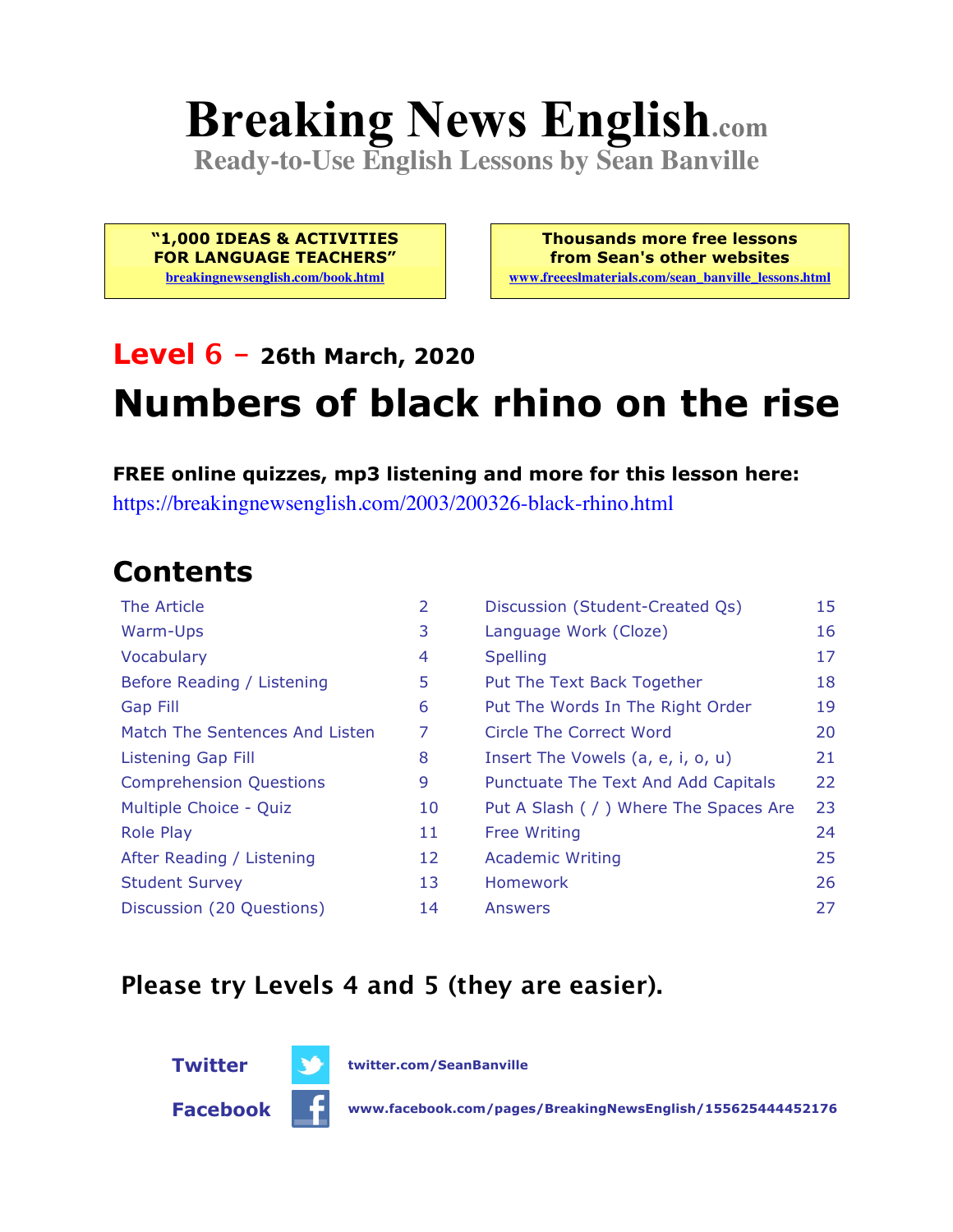### **THE ARTICLE**

From https://breakingnewsenglish.com/2003/200326-black-rhino.html

Conservationists have quiet cause for celebration over a rise in the numbers of the African black rhino. The numbers of the animals in the wild have risen by several hundred. The rhinos had been poached to a level of near extinction, but efforts to protect them have paid dividends. Black rhinos are still endangered and are at risk of extinction, but conservationists are hopeful their numbers will continue to grow. The International Union for Conservation of Nature reported that there were 4,845 black rhinos in Africa in 2012. This number rose to around 5,630 in 2018, an increase of 2.5 per cent per year over the six years. The Union said the numbers bode well for saving the species.

A lot of effort has been put into saving the black rhino. These include relocating the beasts into areas less frequented by poachers, ensuring a better male-to-female ratio to aid reproductive success, and stronger legislation to protect the species. The Union said: "The continued slow recovery is a testament to the immense efforts made in the countries and a powerful reminder that conservation works." It added: "There is no room for complacency as poaching and illegal trade remain acute threats. It is essential that the ongoing anti-poaching measures and intensive, proactive population management continue, with support from national and international actors."

Sources: https://www.**theguardian.com**/environment/2020/mar/19/win-for-conservation-as-african-blackrhino-numbers-rise https://www.**independent.co.uk**/news/world/africa/african-black-rhino-population-endangeredextinction-a9412341.html https://www.**metro.news**/critically-endangered-african-rhino-numbers-slowly-increasing/1950126/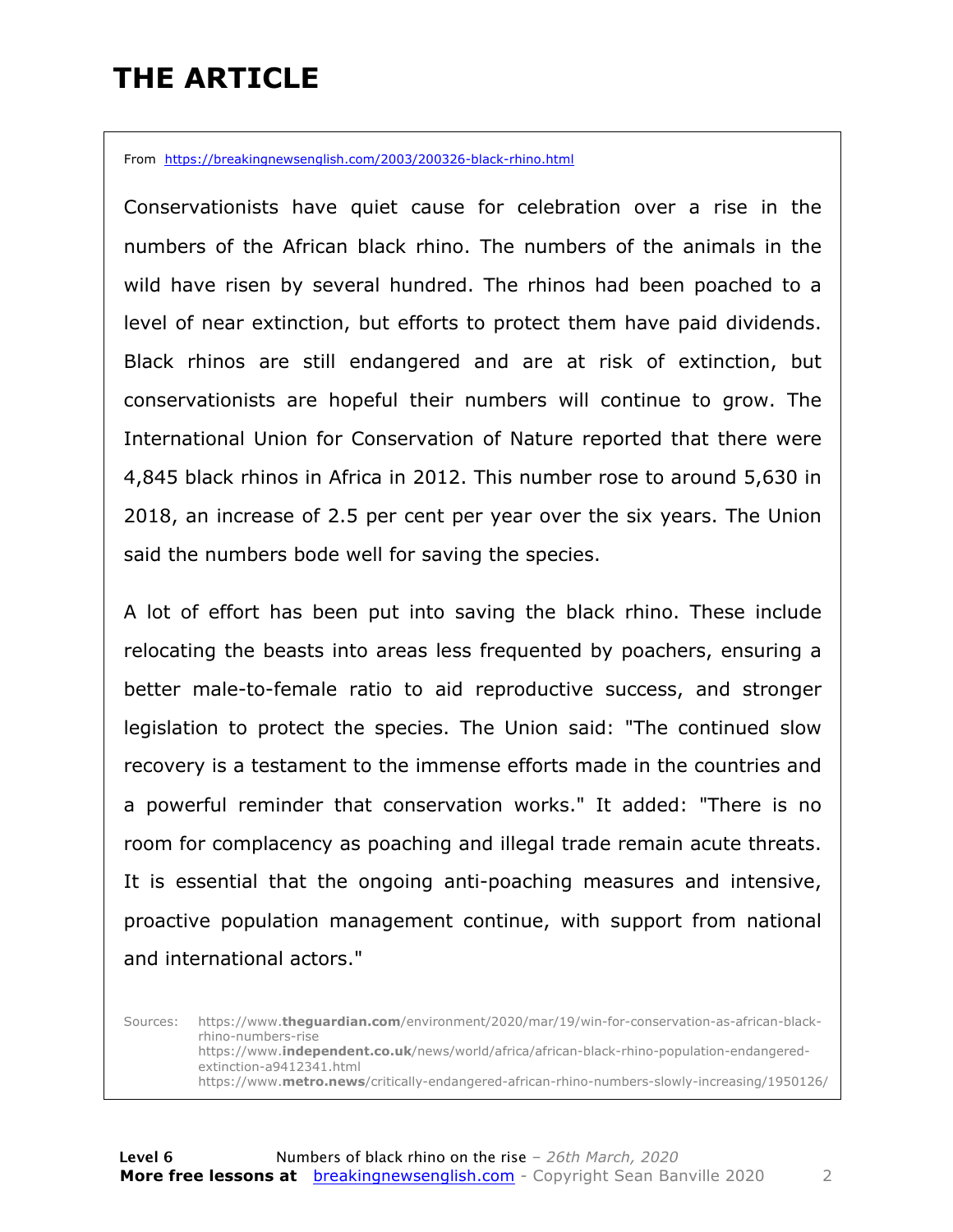#### **WARM-UPS**

**1. RHINOS:** Students walk around the class and talk to other students about rhinos. Change partners often and share your findings.

**2. CHAT:** In pairs / groups, talk about these topics or words from the article. What will the article say about them? What can you say about these words and your life?

conservationist / celebration / rhino / extinction / endangered / risk / species / effort / beasts / poachers / reproductive / legislation / illegal trade / management

Have a chat about the topics you liked. Change topics and partners frequently.

**3. SAVED:** Students A strongly believe many species will be saved over the next decade; Students B **strongly** believe this is not true. Change partners again and talk about your conversations.

**4. ENDANGERED:** How can we better protect these species? Will this happen? Why (not)? Complete this table with your partner(s). Change partners often and share what you wrote.

| <b>Species</b>     | <b>Better Protection</b> | <b>Will This Happen?</b> | Why (Not)? |
|--------------------|--------------------------|--------------------------|------------|
| Polar bear         |                          |                          |            |
| Panda              |                          |                          |            |
| Condor             |                          |                          |            |
| Bluefin tuna       |                          |                          |            |
| <b>Butterflies</b> |                          |                          |            |
| Turtles            |                          |                          |            |

**5. CELEBRATION:** Spend one minute writing down all of the different words you associate with the word "celebration". Share your words with your partner(s) and talk about them. Together, put the words into different categories.

**6. CONSERVATION:** Rank these with your partner. Put the best conservation methods at the top. Change partners often and share your rankings.

- Prison for poachers
- Education
- No logging
- Less pollution
- Reverse climate change
- Prison for fur traders
- Breeding programmes
- CCTV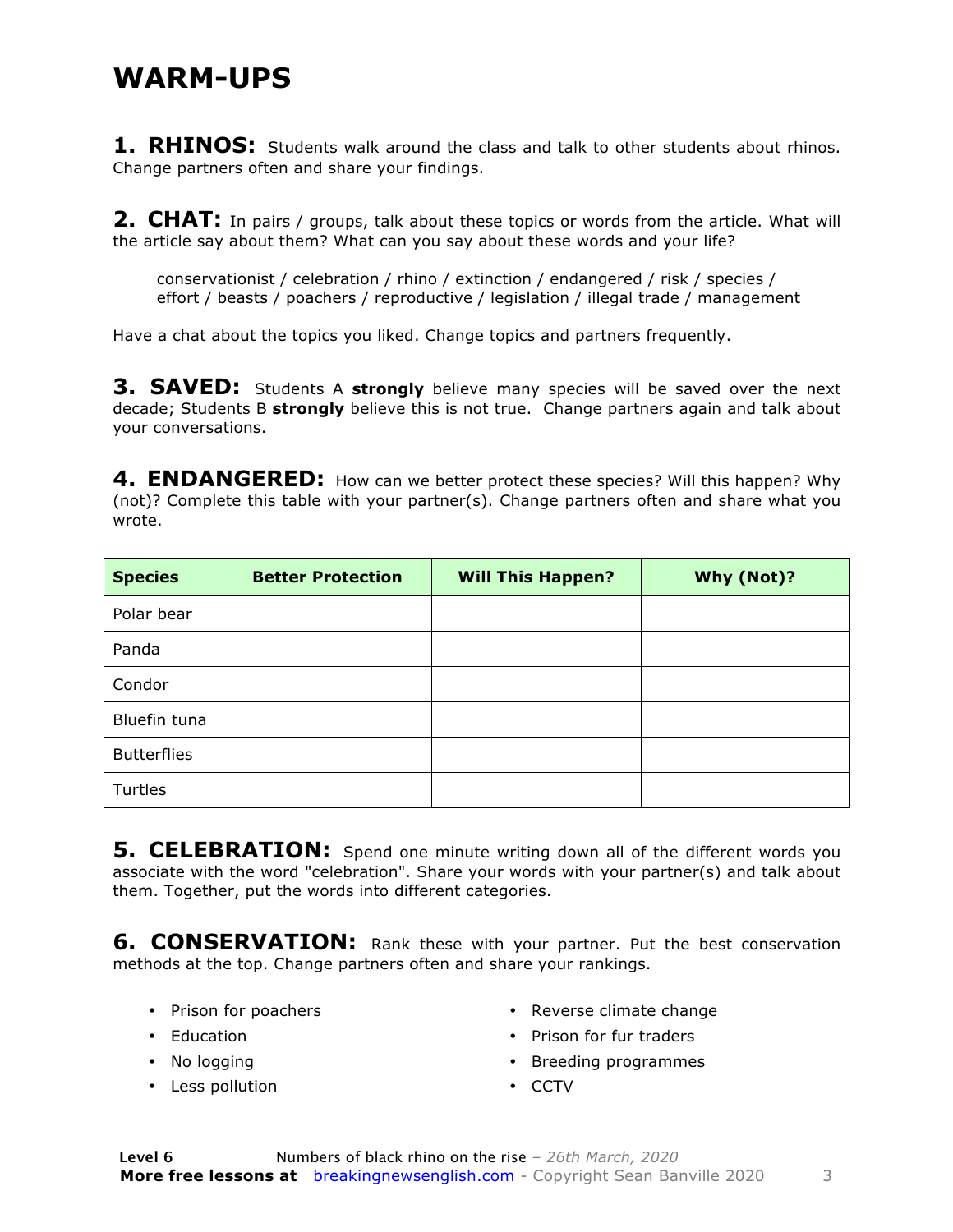### **VOCABULARY MATCHING**

#### **Paragraph 1**

| 1.  | celebration  | a. | Benefits from an action or policy.                                                                                                       |
|-----|--------------|----|------------------------------------------------------------------------------------------------------------------------------------------|
| 2.  | poached      | b. | The action of doing something fun for an<br>important event or occasion.                                                                 |
| 3.  | extinction   | c. | The action of a whole group of animals or<br>plants dying out forever.                                                                   |
| 4.  | dividends    | d. | Show signs of something good happening in<br>the future.                                                                                 |
| 5.  | endangered   | e. | A group of living organisms consisting of<br>similar individuals capable of exchanging<br>genes or breeding.                             |
| 6.  | bode well    | f. | Illegally hunted or caught fish or animals<br>that are officially protected.                                                             |
| 7.  | species      | g. | Of a species seriously at risk of extinction<br>(dying out).                                                                             |
|     |              |    |                                                                                                                                          |
|     | Paragraph 2  |    |                                                                                                                                          |
| 8.  | relocating   | h. | Related to having babies or young.                                                                                                       |
| 9.  | beasts       | i. | Experienced to a severe or intense degree.                                                                                               |
| 10. | proactive    | j. | Extremely large or great, especially in scale<br>or degree.                                                                              |
| 11. | reproductive | k. | Creating<br>or controlling<br>situation<br>by<br>a<br>causing something to happen rather than<br>responding to it after it has happened. |
| 12. | testament    | I. | Something that serves as a sign or evidence<br>of a specified fact, event, or quality.                                                   |
| 13. | immense      | m. | Moving to another area.                                                                                                                  |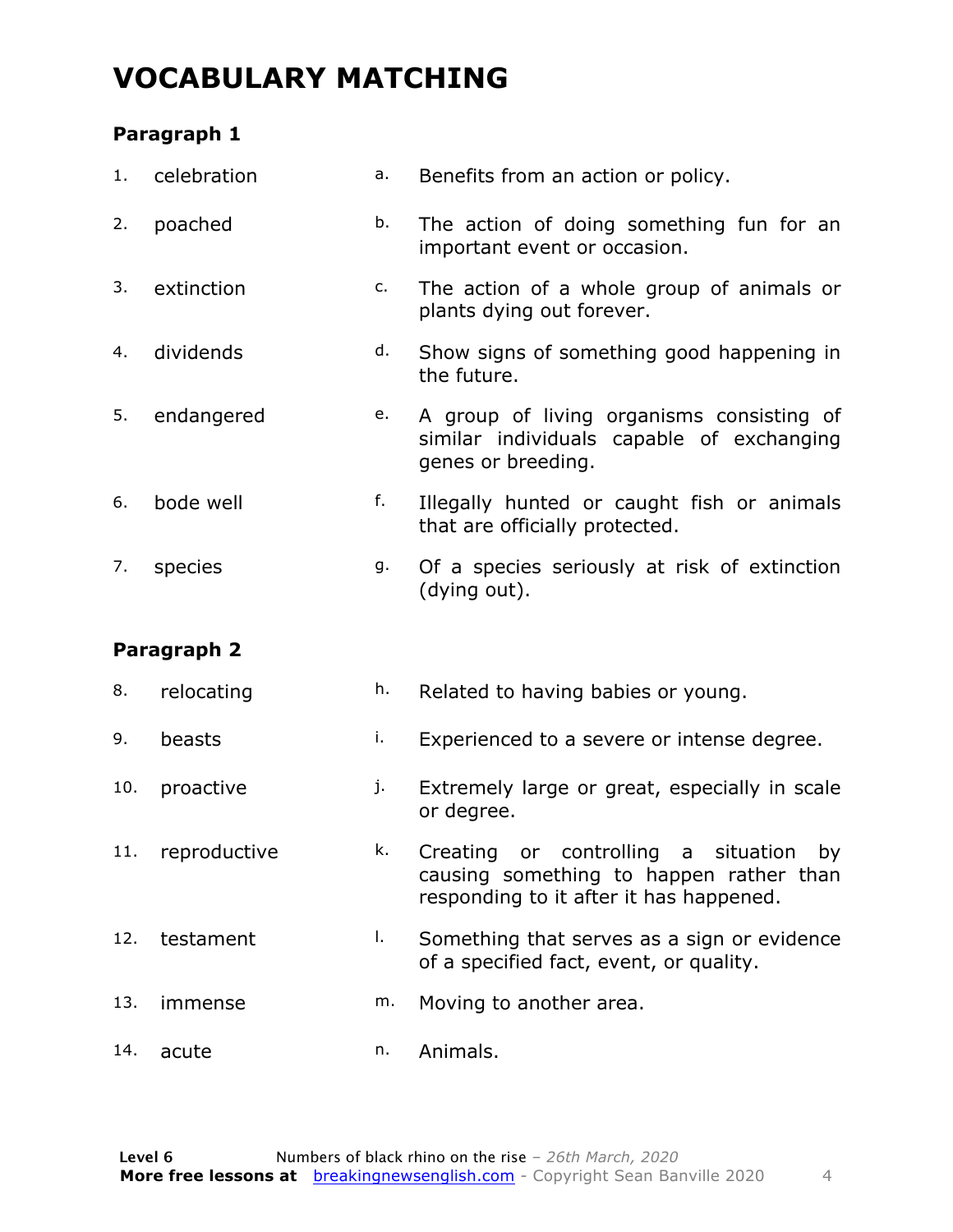### **BEFORE READING / LISTENING**

From https://breakingnewsenglish.com/2003/200326-black-rhino.html

#### **1. TRUE / FALSE:** Read the headline. Guess if a-h below are true (T) or false (F).

- a. Conservationists are having a party for the African black rhino. **T / F**
- b. African black rhino numbers have increased by over 1,000. **T / F**
- c. African black rhinos are now no longer endangered. **T / F**
- d. African black rhino numbers rose by 2.5% for six years. **T / F**
- e. Conservationists have created a better mix of male and female rhinos. **T / F**
- f. Rhino numbers have gone up without the help of new laws. **T / F**
- g. Conservationists say no one should be complacent. **T / F**
- h. A conservationist group wants stage actors to help the rhinos. **T / F**

#### **2. SYNONYM MATCH:**

Match the following synonyms. The words in **bold** are from the news article.

- **1. cause**
- **2. poached**
- **3. dividends**
- **4. endangered**
- **5. bode well**
- **6. frequented**
- **7. legislation**
- **8. immense**
- **9. acute**
- **10. measures**
- a. at risk
- b. actions
- c. visited
- d. huge
- e. hunted illegally
- f. laws
- g. reason
- h. severe
- i. benefits
- j. show promise

#### **3. PHRASE MATCH:** (Sometimes more than one choice is possible.)

- 1. Conservationists have quiet cause
- 2. rhinos had been poached to a level
- 3. efforts to protect them have paid
- 4. Black rhinos are still
- 5. the numbers bode well for
- 6. areas less frequented
- 7. better male-to-female ratio to aid
- 8. a powerful reminder that
- 9. There is no room
- 10. ongoing anti-
- a. by poachers
- b. poaching measures
- c. saving the species
- d. reproductive success
- e. conservation works
- f. for celebration
- g. for complacency
- h. dividends
- i. of near extinction
- j. endangered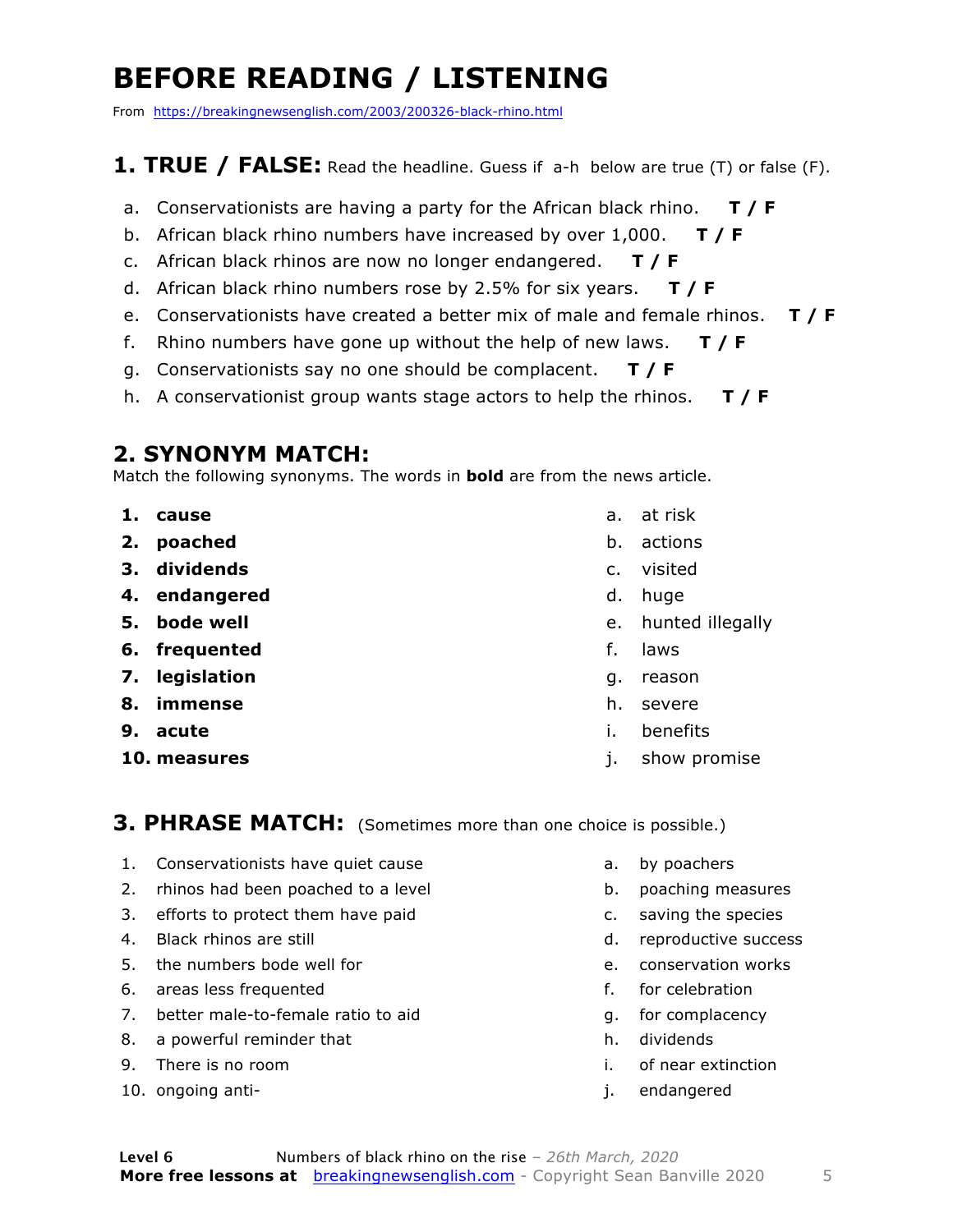### **GAP FILL**

From https://breakingnewsenglish.com/2003/200326-black-rhino.html

Conservationists have quiet (1) \_\_\_\_\_\_\_\_\_\_\_\_ for celebration over a rise in the numbers of the African black rhino. The numbers of the animals in the wild have risen by  $(2)$  \_\_\_\_\_\_\_\_\_\_\_\_\_\_\_\_\_\_ hundred. The rhinos had been poached to a level of near  $(3)$  \_\_\_\_\_\_\_\_\_\_\_\_\_, but efforts to protect them have paid dividends. Black rhinos are still endangered and are at (4) \_\_\_\_\_\_\_\_\_\_\_\_\_\_\_ of extinction, but conservationists are hopeful their numbers will (5) \_\_\_\_\_\_\_\_\_\_\_\_\_ to grow. The International Union for Conservation of Nature (6) \_\_\_\_\_\_\_\_\_\_\_\_ that there were 4,845 black rhinos in Africa in 2012. This number rose to around 5,630 in 2018, an increase of 2.5 per cent per year over the six years. The Union said the numbers  $(7)$  well for saving the  $(8)$  \_\_\_\_\_\_\_\_\_\_\_\_. *extinction continue species risk bode cause several reported*

A lot of effort has been put into (9) \_\_\_\_\_\_\_\_\_\_\_\_\_\_\_ the black rhino. These include relocating the (10) \_\_\_\_\_\_\_\_\_\_\_\_\_\_ into areas less frequented by poachers, ensuring a better male-to-female ratio to aid (11) \_\_\_\_\_\_\_\_\_\_\_\_\_\_\_ success, and stronger legislation to protect the species. The Union said: "The continued slow (12) \_\_\_\_\_\_\_\_\_\_\_\_ is a testament to the immense efforts made in the countries and a (13) **Exercise 2** reminder that conservation works." It added: "There is no room for complacency as (14) \_\_\_\_\_\_\_\_\_\_\_\_ and illegal trade remain acute threats. It is (15) \_\_\_\_\_\_\_\_\_\_\_\_ that the ongoing anti-poaching measures and intensive, proactive population management continue, with (16) \_\_\_\_\_\_\_\_\_\_\_\_ from national and international actors." *reproductive powerful support saving recovery essential beasts poaching*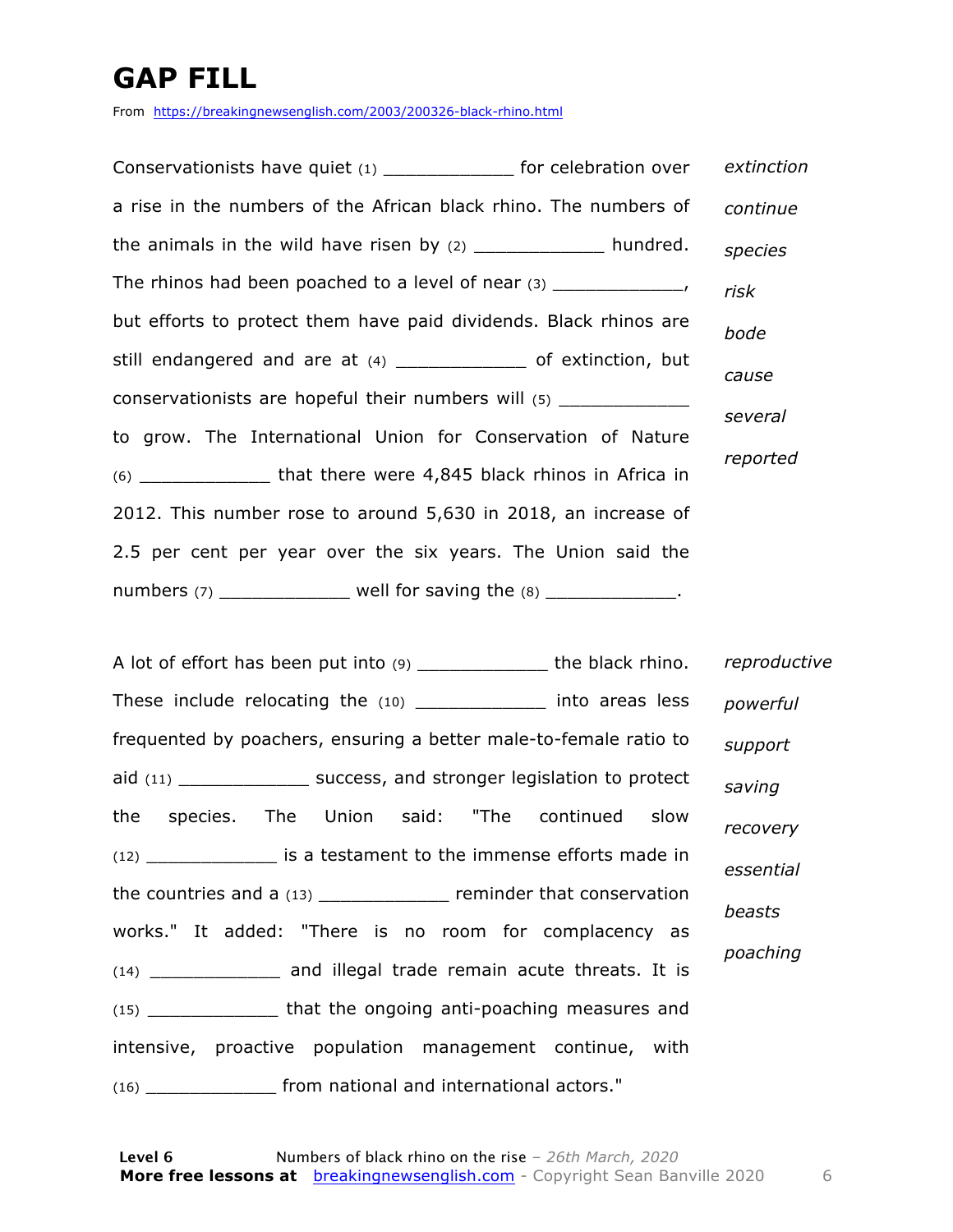#### **LISTENING – Guess the answers. Listen to check.**

From https://breakingnewsenglish.com/2003/200326-black-rhino.html

|    | 1) Conservationists have quiet _______ celebration                                                                                                        |
|----|-----------------------------------------------------------------------------------------------------------------------------------------------------------|
|    | a. case for<br>b. clause for                                                                                                                              |
|    | c. claws for                                                                                                                                              |
|    | d. cause for                                                                                                                                              |
|    | 2) The numbers of the animals in the wild have ______ hundred                                                                                             |
|    | a. risen by several                                                                                                                                       |
|    | b. arisen by several                                                                                                                                      |
|    | c. riser by several                                                                                                                                       |
|    | d. rise by several                                                                                                                                        |
|    | 3) The rhinos had been poached to a level                                                                                                                 |
|    | a. of neared extinction<br>b. of nears extinction                                                                                                         |
|    | c. of nearly extinction                                                                                                                                   |
|    | d. of near extinction                                                                                                                                     |
|    | 4) Black rhinos are still endangered and are _____ extinction                                                                                             |
|    | a. at risked of                                                                                                                                           |
|    | b. at risks of                                                                                                                                            |
|    | c. at risk of                                                                                                                                             |
|    | d. at risky of                                                                                                                                            |
|    | 5) The Union said the numbers<br>a. bode well                                                                                                             |
|    | b. bade well                                                                                                                                              |
|    | c. bide well                                                                                                                                              |
|    | d. bade well                                                                                                                                              |
|    | 6) These include relocating the beasts into areas less _______                                                                                            |
|    | a. frequent it by poachers                                                                                                                                |
|    | b. frequently by poachers                                                                                                                                 |
|    | c. frequented by poachers<br>d. frequents by poachers                                                                                                     |
|    | 7) The continued slow recovery is a testament to the _______                                                                                              |
|    | a. immerse efforts made                                                                                                                                   |
|    | b. immense effects made                                                                                                                                   |
|    | c. immense efforts made                                                                                                                                   |
|    | d. immense efforts make                                                                                                                                   |
|    | 8) complacency as poaching and illegal trade ______                                                                                                       |
|    | a. remain accurate threats<br>b. remain all cute threats                                                                                                  |
|    | c. remain a cute threats                                                                                                                                  |
|    | d. remain acute threats                                                                                                                                   |
| 9) | ongoing anti-poaching measures and intensive, proactive ______                                                                                            |
|    | population manage meant<br>a.                                                                                                                             |
|    | population man management<br>b.                                                                                                                           |
|    | c.                                                                                                                                                        |
|    |                                                                                                                                                           |
|    |                                                                                                                                                           |
|    |                                                                                                                                                           |
|    | population manage mint<br>d. population management<br>10) with support from national and ______<br>a. international reactors<br>b. international actuates |

- c. international actors
- d. international factors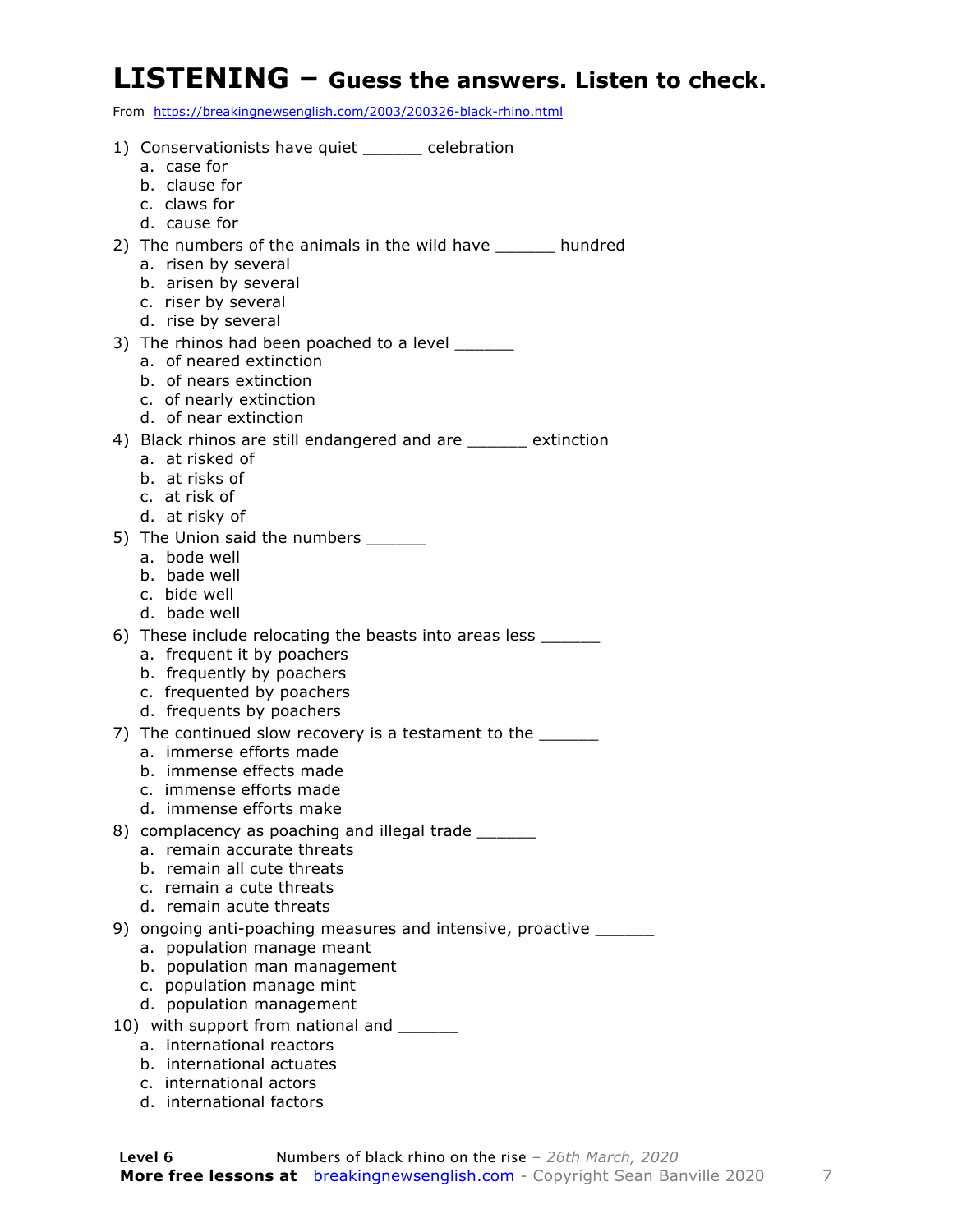#### **LISTENING – Listen and fill in the gaps**

From https://breakingnewsenglish.com/2003/200326-black-rhino.html

Conservationists have (1) celebration over a rise in the numbers of the African black rhino. The numbers of the animals in the wild have (2) wild have (2)  $\blacksquare$  hundred. The rhinos had been poached to a level of near extinction, but efforts to protect them (3) **Example 2 C**  $\blacksquare$  Black rhinos are still endangered and are at risk of extinction, but conservationists are hopeful their (4) \_\_\_\_\_\_\_\_\_\_\_\_\_\_\_\_\_\_\_ to grow. The International Union for Conservation of Nature reported that there were 4,845 black rhinos in Africa in 2012. This  $(5)$  around 5,630 in 2018, an increase of 2.5 per cent per year over the six years. The Union said the numbers (6) \_\_\_\_\_\_\_\_\_\_\_\_\_\_\_\_\_\_\_ saving the species.

A lot of effort has been (7) \_\_\_\_\_\_\_\_\_\_\_\_\_\_\_\_\_\_\_\_\_\_\_\_\_ the black rhino. These include relocating the beasts into (8) \_\_\_\_\_\_\_\_\_\_\_\_\_\_\_\_\_\_\_\_\_\_\_\_ by poachers, ensuring a better male-to-female ratio to aid reproductive success, and stronger legislation to (9) \_\_\_\_\_\_\_\_\_\_\_\_\_\_\_\_\_\_\_\_\_\_\_. The Union said: "The continued slow recovery is a testament to the immense efforts made in the countries and (10) \_\_\_\_\_\_\_\_\_\_\_\_\_\_\_\_\_\_\_ that conservation works." It added: "There is no room for complacency as  $(11)$ trade remain acute threats. It is essential that the ongoing anti-poaching measures and intensive, proactive population management continue, with (12) \_\_\_\_\_\_\_\_\_\_\_\_\_\_\_\_\_\_\_ and international actors."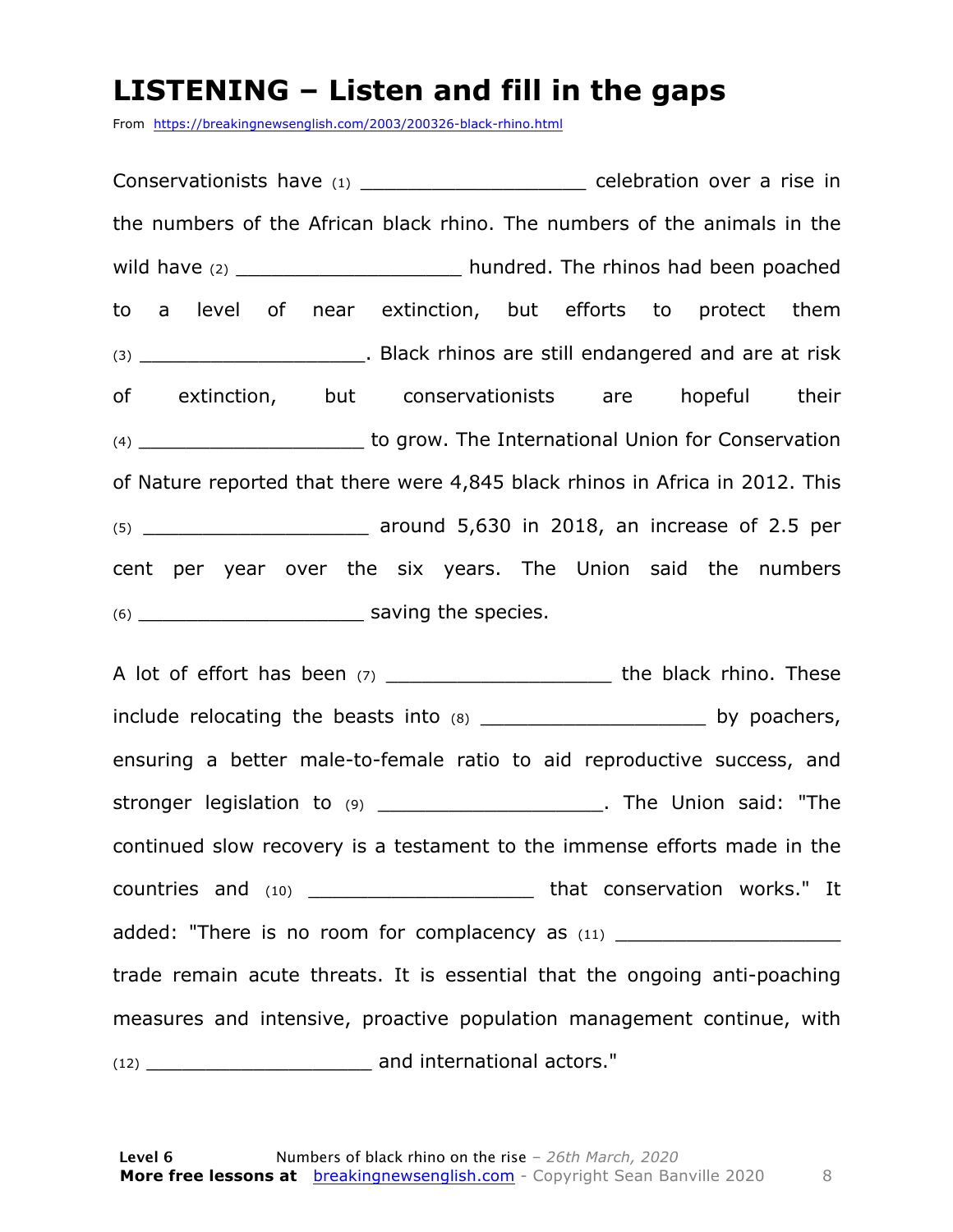### **COMPREHENSION QUESTIONS**

From https://breakingnewsenglish.com/2003/200326-black-rhino.html

- 1. What did the article say conservationists have quiet cause for?
- 2. How many more hundreds of African black rhino are there now?
- 3. What have protection efforts paid?
- 4. When were there 4,845 African black rhinos in Africa?
- 5. What did a conservation union say bodes well for the rhino's survival?
- 6. Who is there less of in the areas where the rhinos were relocated to?
- 7. What ratio was made better?
- 8. What did the union say worked?
- 9. What did the union say there was no room for?
- 10. Who did the union say we needed support from?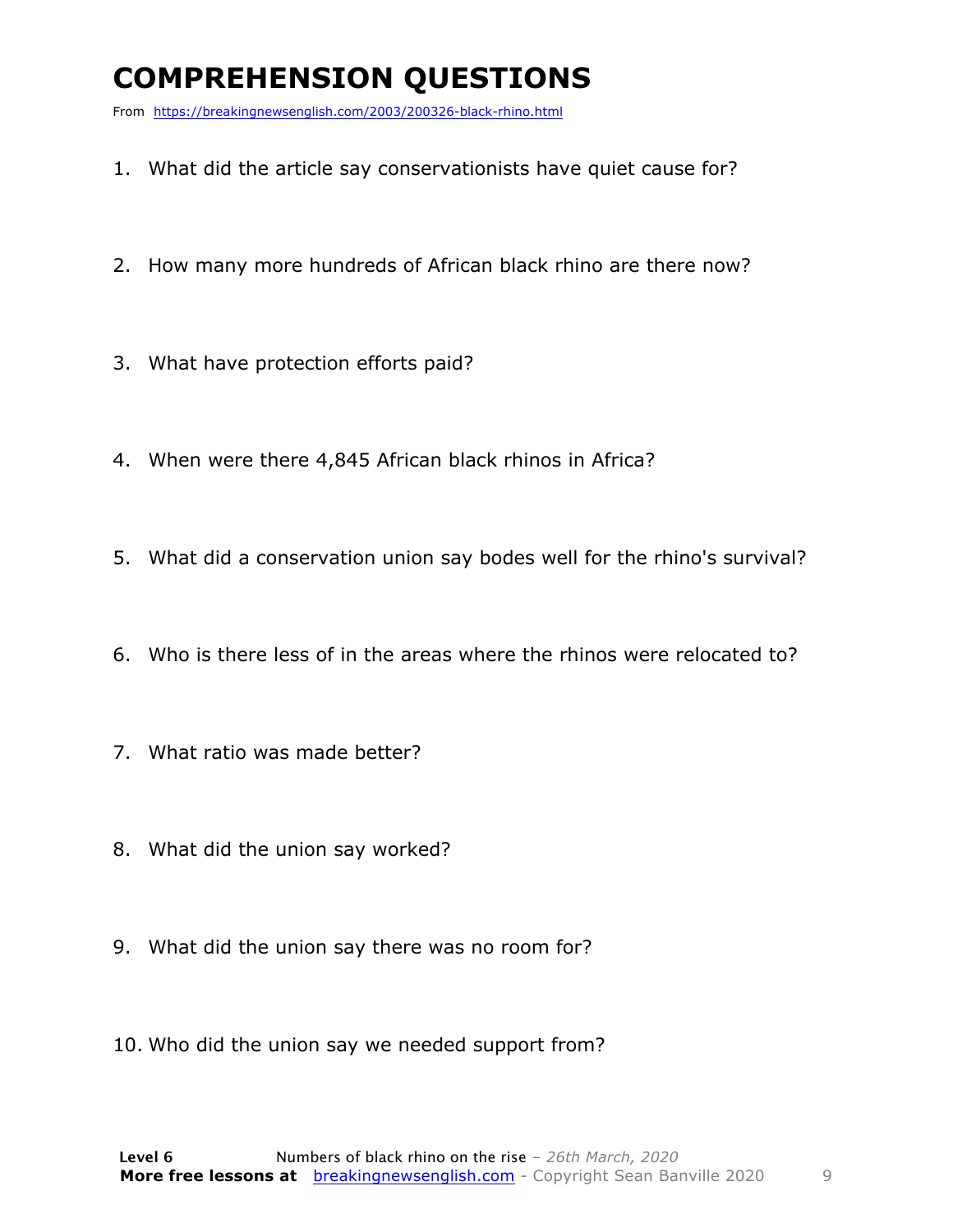### **MULTIPLE CHOICE - QUIZ**

From https://breakingnewsenglish.com/2003/200326-black-rhino.html

1) What did the article say conservationists have quiet cause for? a) whispering b) a party c) a safari d) celebration 2) How many more hundreds of African black rhino are there now? a) 800 b) several hundred c) 700 d) 724 3) What have protection efforts paid? a) workers b) money c) dividends d) in kind 4) When were there 4,845 African black rhinos in Africa? a) 2012 b) 2014 c) 2013 d) 2011 5) What did a conservation union say bodes well for the rhino's survival? a) poachers b) safari parks 6) Who is there less of in the areas where the rhinos were relocated to? a) guides b) poachers c) tourists d) trophy hunters 7) What ratio was made better? a) the hunter-poacher ratio b) the rhino-lion ratio c) the bush-tree ratio d) the male-to-female ratio 8) What did the union say worked? a) conservation b) actors c) hunters d) guides 9) What did the union say there was no room for? a) more rhino b) lions c) complacency d) safaris 10) Who did the union say we needed support from? a) hunters b) national and international actors c) guides d) safari parks

- c) numbers
- d) no lions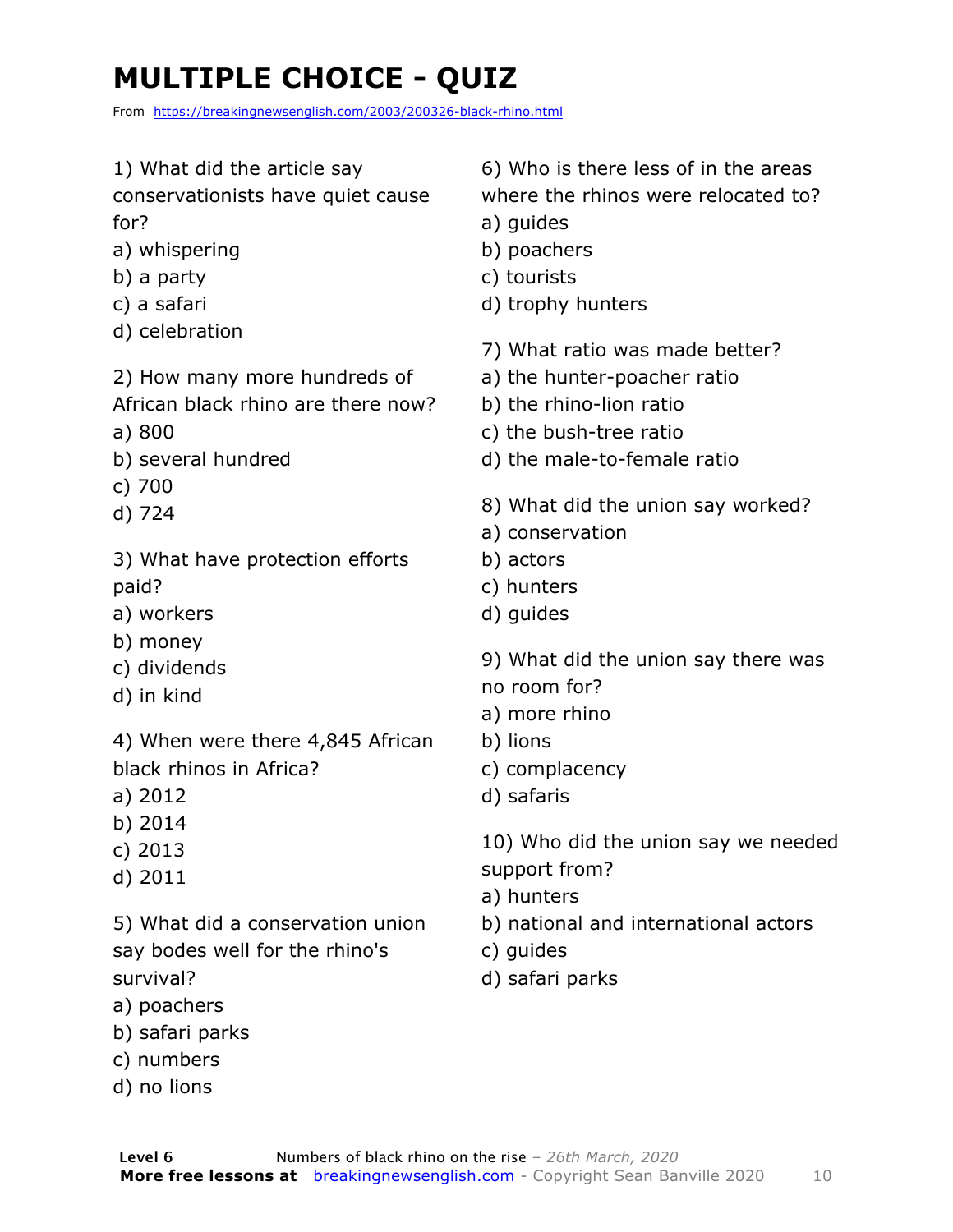### **ROLE PLAY**

From https://breakingnewsenglish.com/2003/200326-black-rhino.html

#### **Role A – CCTV**

You think CCTV is the best way to protect endangered species. Tell the others three reasons why. Tell them what is wrong with their ways. Also, tell the others which is the least effective of these (and why): education, no logging or prison for poachers.

#### **Role B – Education**

You think education is the best way to protect endangered species. Tell the others three reasons why. Tell them what is wrong with their ways. Also, tell the others which is the least effective of these (and why): CCTV, no logging or prison for poachers.

#### **Role C – No Logging**

You think no logging is the best way to protect endangered species. Tell the others three reasons why. Tell them what is wrong with their ways. Also, tell the others which is the least effective of these (and why): education, CCTV or prison for poachers.

#### **Role D – Prison for Poachers**

You think prison for poachers is the best way to protect endangered species. Tell the others three reasons why. Tell them what is wrong with their ways. Also, tell the others which is the least effective of these (and why): education, CCTV or no logging.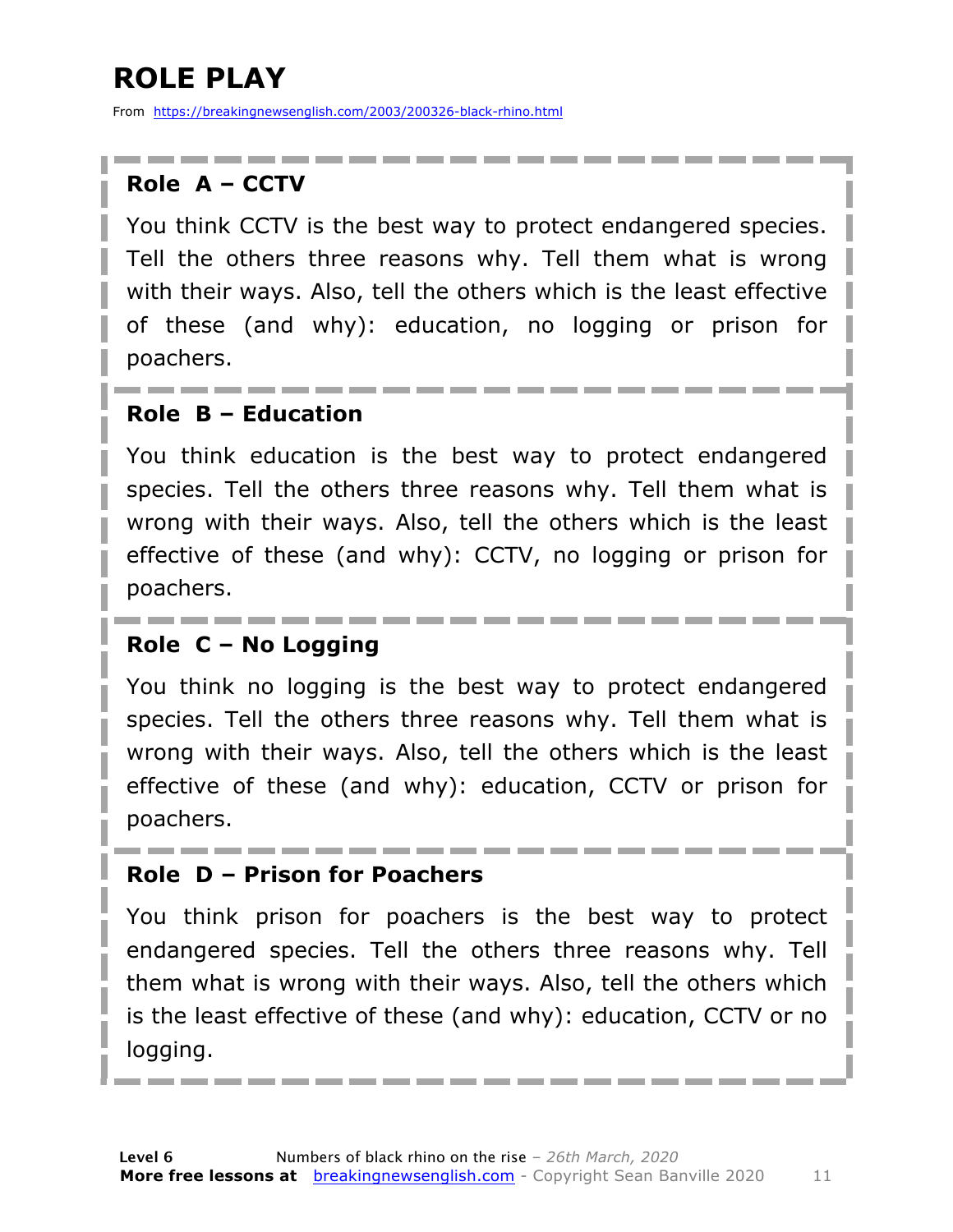### **AFTER READING / LISTENING**

From https://breakingnewsenglish.com/2003/200326-black-rhino.html

**1. WORD SEARCH:** Look in your dictionary / computer to find collocates, other meanings, information, synonyms … for the words 'black' and 'rhino'.

| black | rhino |
|-------|-------|
|       |       |
|       |       |
|       |       |

- Share your findings with your partners.
- Make questions using the words you found.
- Ask your partner / group your questions.

2. **ARTICLE OUESTIONS:** Look back at the article and write down some questions you would like to ask the class about the text.

- Share your questions with other classmates / groups.
- Ask your partner / group your questions.

**3. GAP FILL:** In pairs / groups, compare your answers to this exercise. Check your answers. Talk about the words from the activity. Were they new, interesting, worth learning…?

**4. VOCABULARY:** Circle any words you do not understand. In groups, pool unknown words and use dictionaries to find their meanings.

**5. TEST EACH OTHER:** Look at the words below. With your partner, try to recall how they were used in the text:

| • quiet<br>level<br>$\bullet$<br>• still<br>• hopeful<br>$\cdot$ grow<br>well<br>$\bullet$ | • saving<br>$\bullet$ aid<br>• slow<br>$\cdot$ room<br>• essential<br>• actors |
|--------------------------------------------------------------------------------------------|--------------------------------------------------------------------------------|
|--------------------------------------------------------------------------------------------|--------------------------------------------------------------------------------|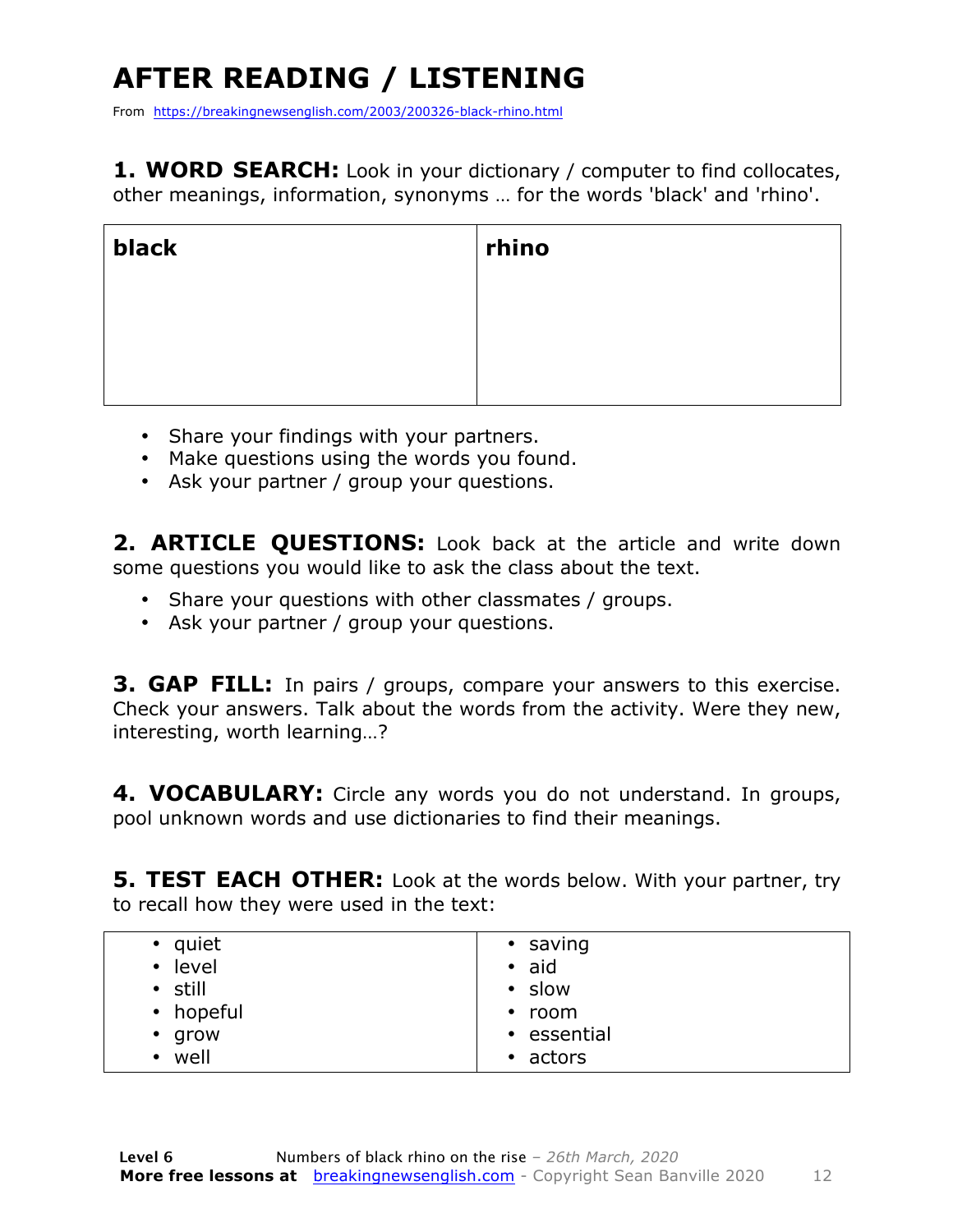### **RHINOS SURVEY**

From https://breakingnewsenglish.com/2003/200326-black-rhino.html

Write five GOOD questions about rhinos in the table. Do this in pairs. Each student must write the questions on his / her own paper.

When you have finished, interview other students. Write down their answers.

|      | STUDENT 1 | STUDENT 2 | STUDENT 3 |
|------|-----------|-----------|-----------|
| Q.1. |           |           |           |
| Q.2. |           |           |           |
| Q.3. |           |           |           |
| Q.4. |           |           |           |
| Q.5. |           |           |           |

- Now return to your original partner and share and talk about what you found out. Change partners often.
- Make mini-presentations to other groups on your findings.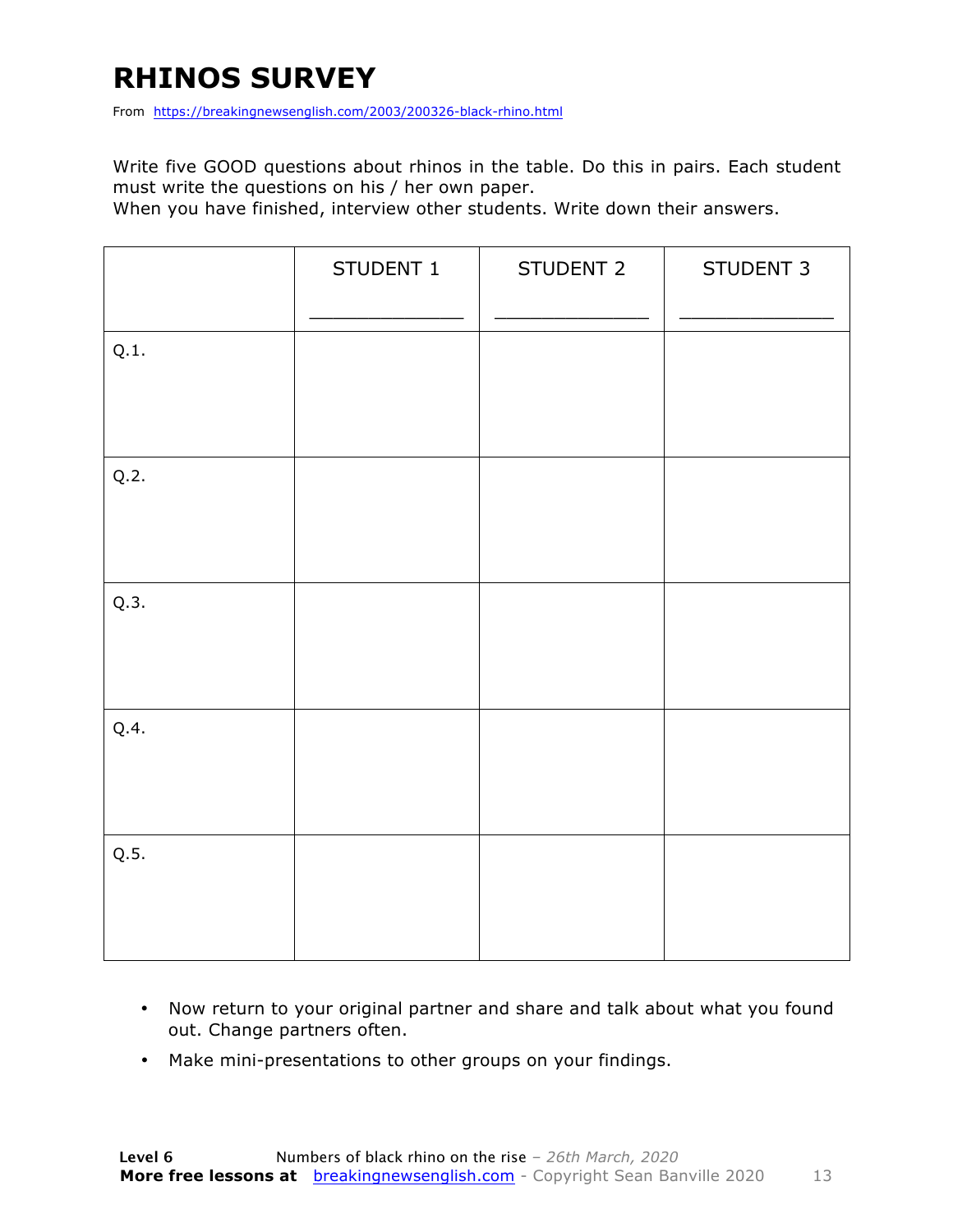### **RHINOS DISCUSSION**

STUDENT A's QUESTIONS (Do not show these to student B)

- 1. What did you think when you read the headline?
- 2. What images are in your mind when you hear the word 'rhino'?
- 3. How important is conservation?
- 4. How good is this news?
- 5. What do you know about rhinos?
- 6. What more can we do to help protect rhinos?
- 7. Why are animals and plants becoming extinct?
- 8. Do you think the black rhino will survive?
- 9. What other species should we help?
- 10. What do you think of rhinos?

*Numbers of black rhino on the rise – 26th March, 2020* Thousands more free lessons at breakingnewsenglish.com

-----------------------------------------------------------------------------

#### **RHINOS DISCUSSION**

STUDENT B's QUESTIONS (Do not show these to student A)

- 11. Did you like reading this article? Why/not?
- 12. What do you think of when you hear the word 'conservation'?
- 13. What do you think about what you read?
- 14. How effective is conservation?
- 15. What do you think of poachers?
- 16. What punishment should we give doctors?
- 17. What laws are needed to protect endangered species?
- 18. What can we do about the illegal trade in endangered animals?
- 19. What would you say to poachers?
- 20. What questions would you like to ask the conservationists?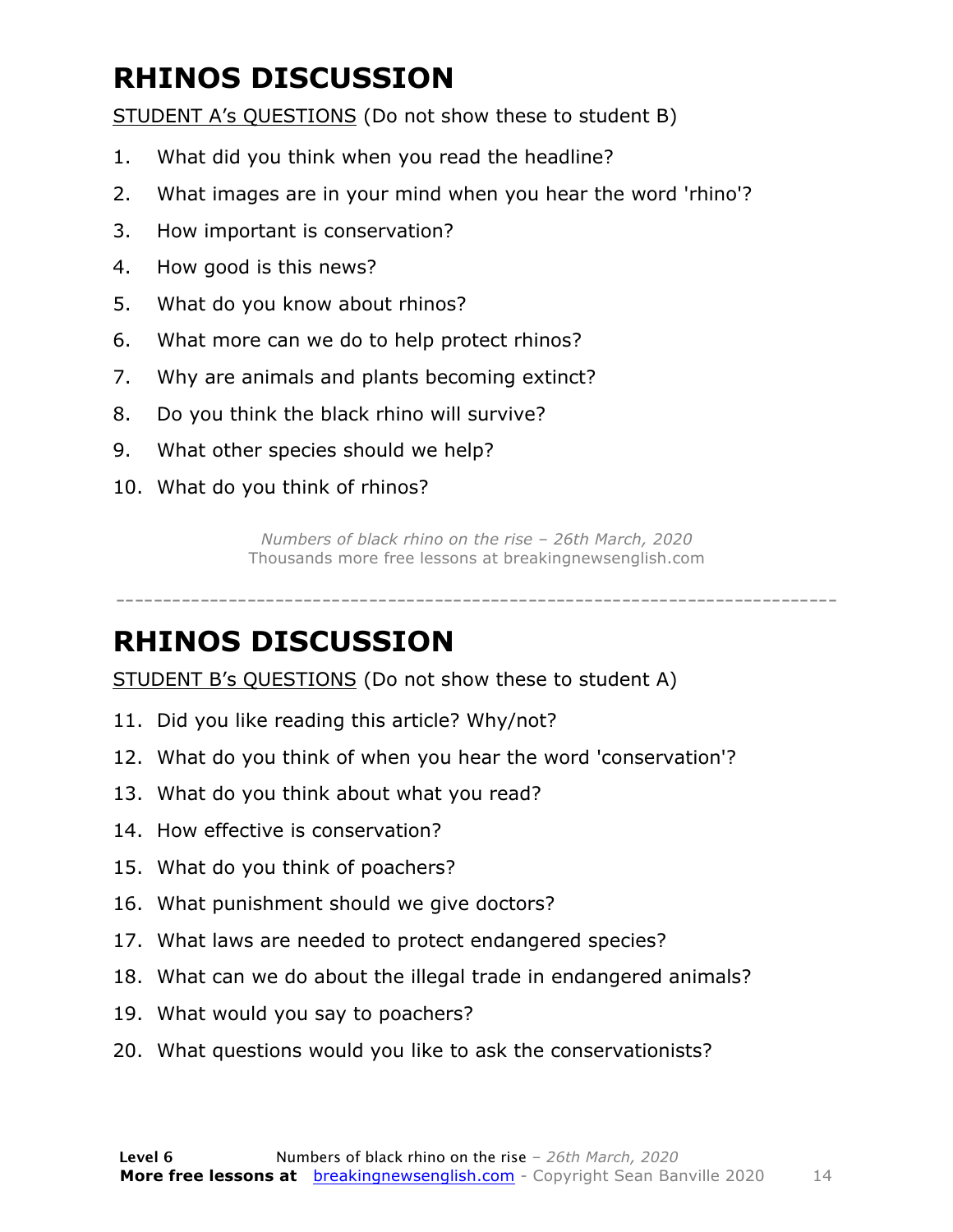### **DISCUSSION (Write your own questions)**

STUDENT A's QUESTIONS (Do not show these to student B)

| 1. |                                                    |
|----|----------------------------------------------------|
|    |                                                    |
| 2. |                                                    |
|    |                                                    |
| 3. |                                                    |
|    | <u> 1980 - John Stein, Amerikaansk politiker (</u> |
|    |                                                    |
| 4. |                                                    |
|    |                                                    |
| 5. |                                                    |
|    |                                                    |
| 6. |                                                    |
|    | Copyright © breakingnewsenglish.com 2020           |

### **DISCUSSION (Write your own questions)**

STUDENT B's QUESTIONS (Do not show these to student A)

| 1. |                                                                                                                         |  |  |
|----|-------------------------------------------------------------------------------------------------------------------------|--|--|
|    |                                                                                                                         |  |  |
| 2. | <u> 1980 - Andrea Stationer, fransk politiker (d. 1980)</u>                                                             |  |  |
| 3. |                                                                                                                         |  |  |
|    |                                                                                                                         |  |  |
| 4. | <u> 1980 - Jan Samuel Barbara, margaret eta idazlea (h. 1980).</u>                                                      |  |  |
| 5. | <u> 1986 - Johann Stoff, deutscher Stoffen und der Stoffen und der Stoffen und der Stoffen und der Stoffen und der </u> |  |  |
|    |                                                                                                                         |  |  |
| 6. | <u> 1989 - Johann John Stone, market fan it ferskearre fan it ferskearre fan it ferskearre fan it ferskearre fan i</u>  |  |  |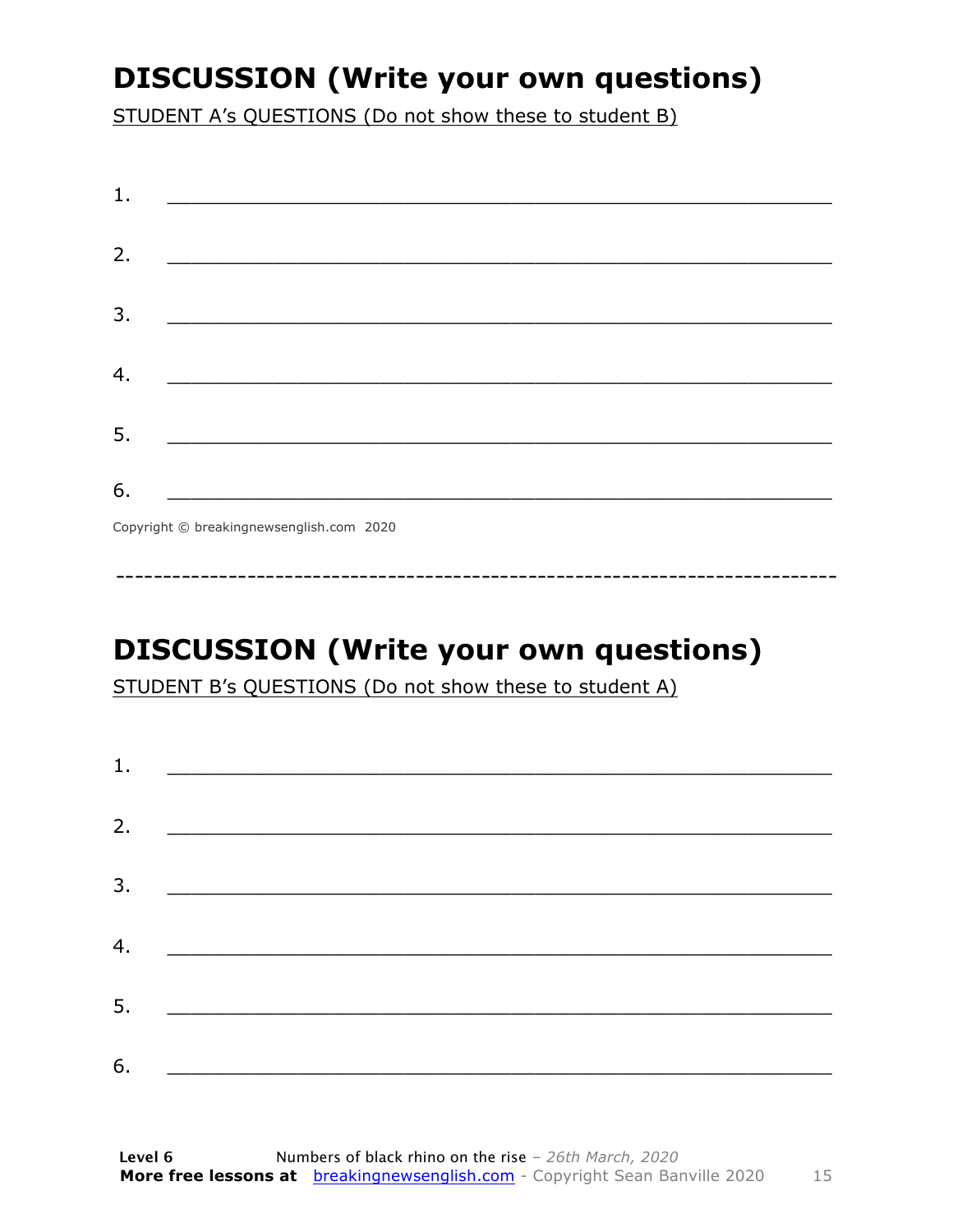### **LANGUAGE - CLOZE**

From https://breakingnewsenglish.com/2003/200326-black-rhino.html

Conservationists have (1) \_\_\_\_\_ cause for celebration over a rise in the numbers of the African black rhino. The numbers of the animals in the  $(2)$  \_\_\_\_ have risen by several hundred. The rhinos had been (3) \_\_\_\_ to a level of near extinction, but efforts to protect them have paid dividends. Black rhinos are still endangered and are (4) \_\_\_\_ risk of extinction, but conservationists are hopeful their numbers will continue to (5) \_\_\_\_. The International Union for Conservation of Nature reported that there were 4,845 black rhinos in Africa in 2012. This number rose to around 5,630 in 2018, an increase of 2.5 per cent per year over the six years. The Union said the numbers  $(6)$  \_\_\_\_ well for saving the species.

A lot of (7) \_\_\_\_ has been put into saving the black rhino. These include relocating the beasts into areas (8) \_\_\_\_ frequented by poachers, ensuring a better male-tofemale ratio to aid reproductive success, and stronger legislation to protect the species. The Union said: "The continued slow recovery is a testament (9) \_\_\_\_ the immense efforts made in the countries and a (10) \_\_\_\_ reminder that conservation works." It added: "There is no room for complacency  $(11)$  poaching and illegal trade remain acute threats. It is essential that the ongoing anti-poaching measures and intensive, proactive population management continue, with support from national and international  $(12)$  ."

#### **Put the correct words from the table below in the above article.**

| 1.  | (a) | quit     | (b) | quiet    | (c) | quilt   | (d) | quite       |
|-----|-----|----------|-----|----------|-----|---------|-----|-------------|
| 2.  | (a) | tame     | (b) | wild     | (c) | outside | (d) | ZOO         |
| 3.  | (a) | pitched  | (b) | perched  | (c) | parched | (d) | poached     |
| 4.  | (a) | in       | (b) | at       | (c) | on      | (d) | as          |
| 5.  | (a) | growth   | (b) | grow     | (c) | grown   | (d) | growl       |
| 6.  | (a) | bide     | (b) | bade     | (c) | bode    | (d) | bid         |
| 7.  | (a) | effect   | (b) | affront  | (c) | effort  | (d) | affect      |
| 8.  | (a) | smaller  | (b) | fewer    | (c) | less    | (d) | no          |
| 9.  | (a) | in       | (b) | up       | (c) | on      | (d) | to          |
| 10. | (a) | powered  | (b) | powder   | (c) | powers  | (d) | powerful    |
| 11. | (a) | as       | (b) | is       | (c) | was     | (d) | has         |
| 12. | (a) | reactors | (b) | realtors | (c) | actors  | (d) | auctioneers |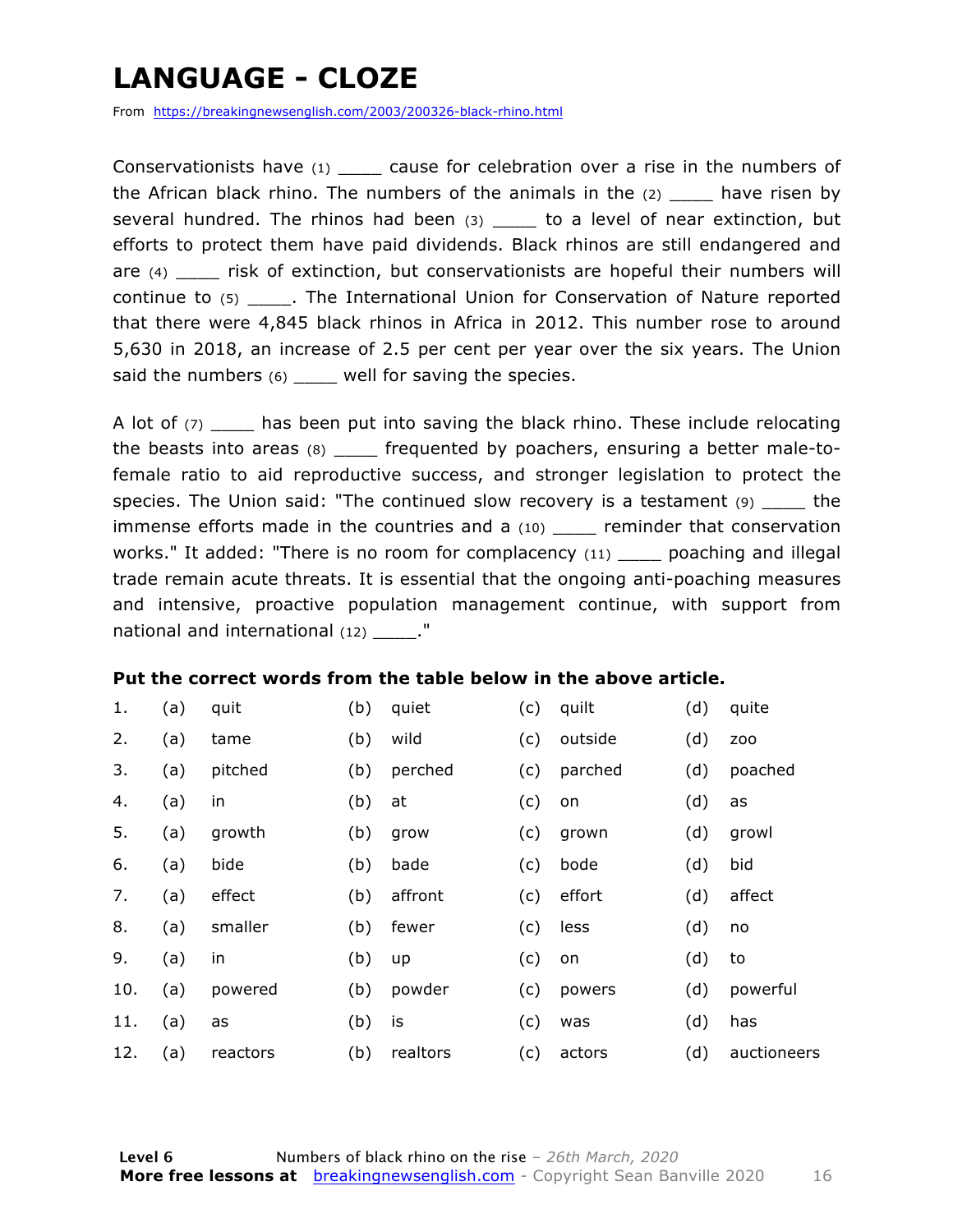### **SPELLING**

From https://breakingnewsenglish.com/2003/200326-black-rhino.html

#### **Paragraph 1**

- 1. quiet cause for **baoreicnet**
- 2. The rhinos had been pdceoha
- 3. a level of near tonexciitn
- 4. ndedreaegn and at risk
- 5. rnoisincatosvste are hopeful
- 6. the numbers bode well for saving the iceesps

#### **Paragraph 2**

- 7. relocating the sestba
- 8. aid edrrvetiuopc success
- 9. stronger ltogniselia
- 10. a tasnmetet to the immense efforts
- 11. There is no room for ocnpcamelcy
- 12. intensive, pvociaret population management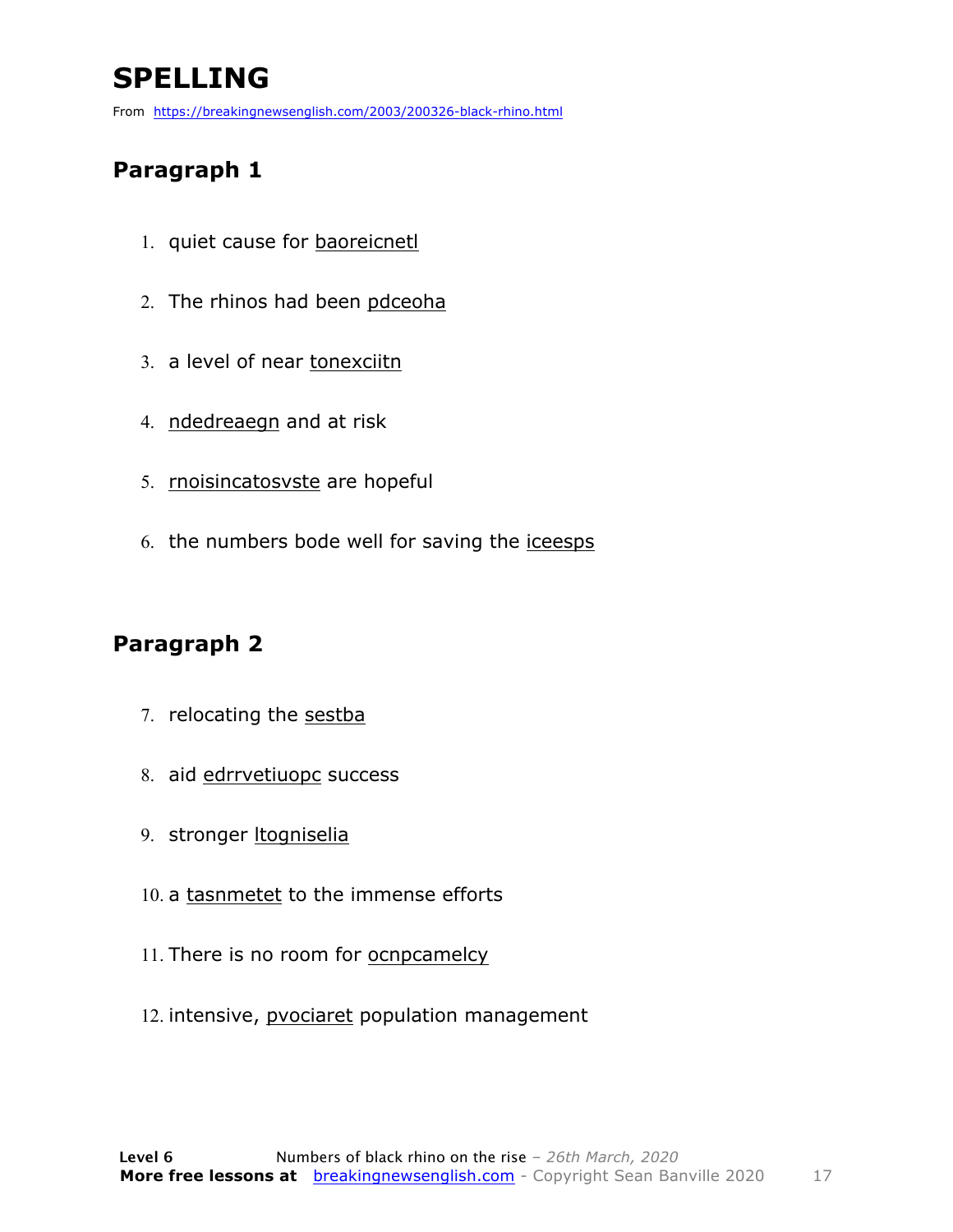### **PUT THE TEXT BACK TOGETHER**

From https://breakingnewsenglish.com/2003/200326-black-rhino.html

#### **Number these lines in the correct order.**

- ( ) extinction, but efforts to protect them have paid dividends. Black rhinos are still endangered and are at
- ( ) population management continue, with support from national and international actors."
- ( ) of the animals in the wild have risen by several hundred. The rhinos had been poached to a level of near
- ( *1* ) Conservationists have quiet cause for celebration over a rise in the numbers of the African black rhino. The numbers
- ( ) A lot of effort has been put into saving the black rhino. These include relocating the beasts into areas less
- ( ) to the immense efforts made in the countries and a powerful reminder that conservation
- ( ) remain acute threats. It is essential that the ongoing anti-poaching measures and intensive, proactive
- ( ) frequented by poachers, ensuring a better male-to-female ratio to aid reproductive success, and stronger
- ( ) grow. The International Union for Conservation of Nature reported that there were 4,845 black rhinos
- ( ) risk of extinction, but conservationists are hopeful their numbers will continue to
- ( ) the six years. The Union said the numbers bode well for saving the species.
- ( ) works." It added: "There is no room for complacency as poaching and illegal trade
- ( ) in Africa in 2012. This number rose to around 5,630 in 2018, an increase of 2.5 per cent per year over
- () legislation to protect the species. The Union said: "The continued slow recovery is a testament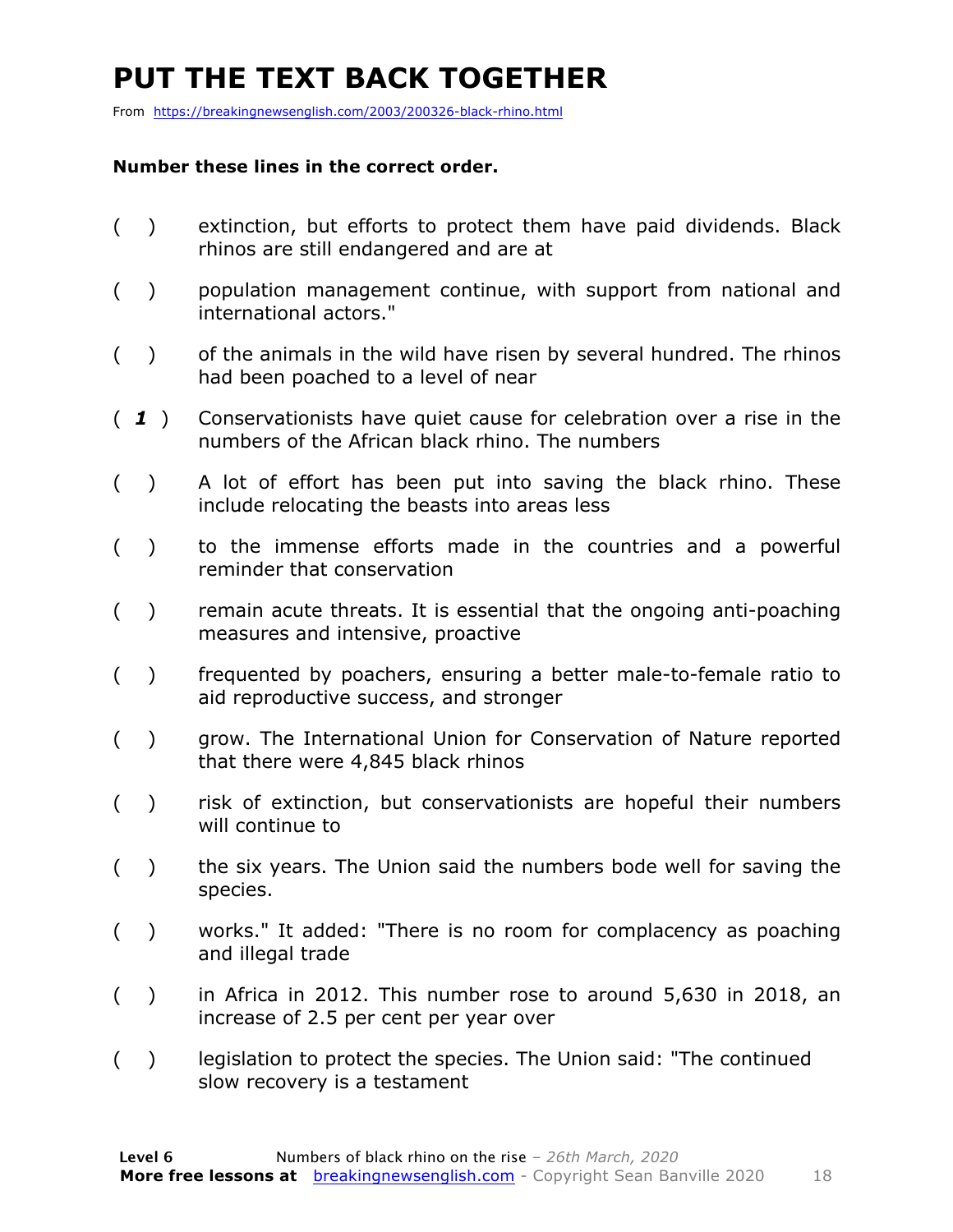#### **PUT THE WORDS IN THE RIGHT ORDER**

From https://breakingnewsenglish.com/2003/200326-black-rhino.html

1. animals wild risen . the Numbers have of in

2. dividends . protect to paid have Efforts them

3. are Conservationists numbers hopeful continue . will their

4. in to rose 5,630 number 2018 . around This

5. bode for the species . saving well The numbers

6. saving Effort has put rhino . been the into

7. frequented into areas rhinos Relocating less poachers . by

8. the made . A to testament immense efforts

9. acute threats . remain and illegal Poaching trade

10. ongoing is It that anti-poaching continue . essential measures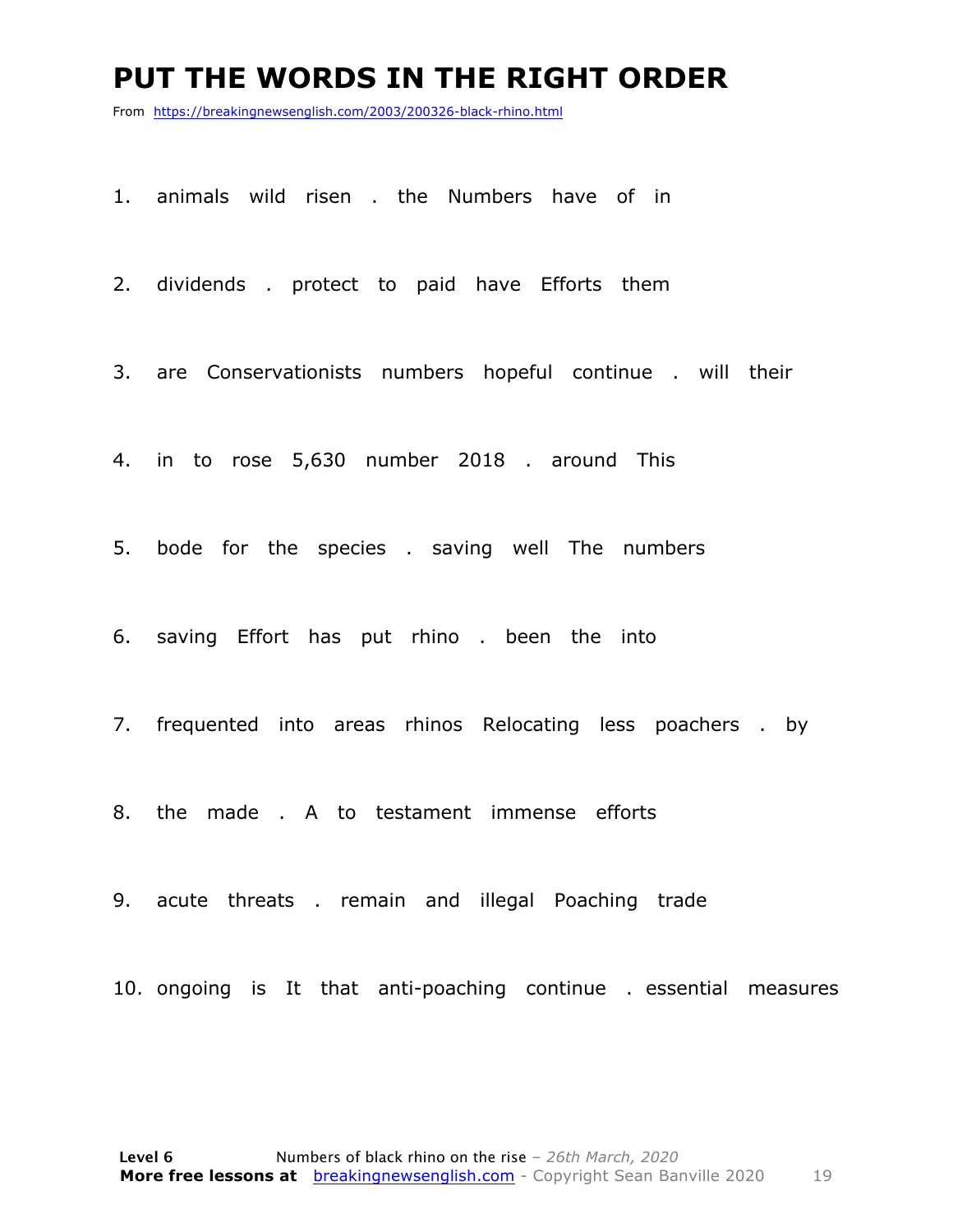### **CIRCLE THE CORRECT WORD (20 PAIRS)**

From https://breakingnewsenglish.com/2003/200326-black-rhino.html

Conservationists have quiet *clause / cause* for celebration over a rise in the numbers of the African black rhino. The *numbers / numerals* of the animals in the wild have *arisen / risen* by several hundred. The rhinos had been *poached / parched* to a level of near extinction, but efforts to *protract / protect* them have *paid / spent* dividends. Black rhinos are still endangered and are at risk of extinction, but conservationists are *hoped / hopeful* their numbers will continue to *growth / grow*. The International Union for Conservation of Nature reported that there were 4,845 black rhinos in Africa in 2012. This number rose *at / to* around 5,630 in 2018, an increase of 2.5 per cent per year over the six years. The Union said the numbers *abode / bode* well for saving the species.

A lot of effort has been put into *sieving / saving* the black rhino. These include relocating the *beasts / beats* into areas less frequented by poachers, ensuring a better male-to-female *ration / ratio* to aid reproductive success, and stronger legislation to protect the *species / poachers*. The Union said: "The continued slow recovery is a *testing / testament* to the immense efforts made in the countries and a powerful *remainder / reminder* that conservation works." It added: "There is no *room / hall* for complacency as poaching and illegal trade remain *acute / cute* threats. It is essential that the ongoing anti-poaching *treasures / measures* and intensive, proactive population management continue, with support from national and international *singers / actors*."

#### **Talk about the connection between each pair of words in italics, and why the correct word is correct.**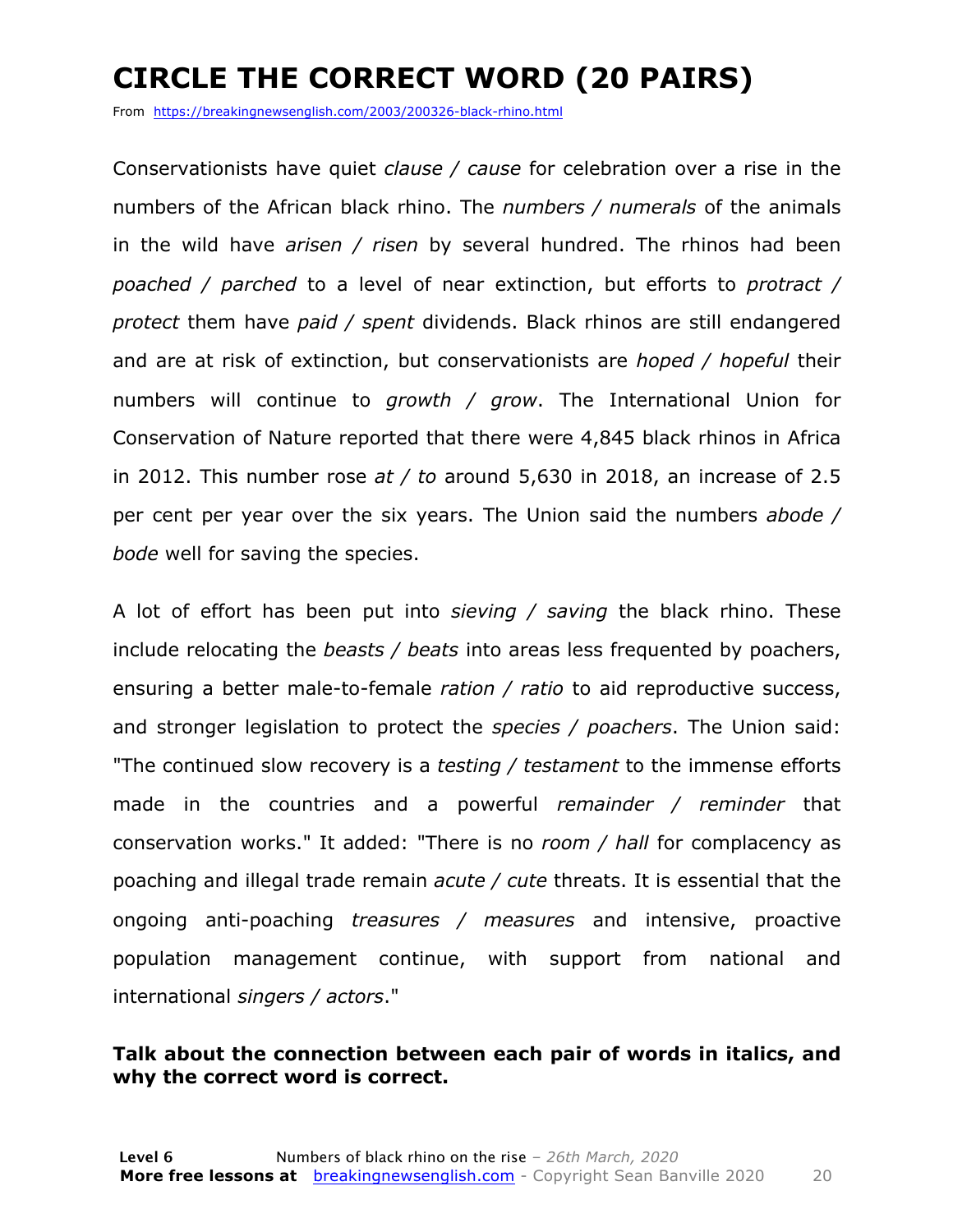### **INSERT THE VOWELS (a, e, i, o, u)**

From https://breakingnewsenglish.com/2003/200326-black-rhino.html

C\_n s\_r v\_t\_ **\_** n\_s t s h\_v\_ q \_ **\_ \_** t c\_ **\_** s\_ f\_r c\_l\_b r\_t\_ **\_** n \_v\_r \_ r\_s\_ \_n t h\_ n\_m b\_r s \_f t h\_ A f r\_c\_n b l\_c k r h\_n\_. T h\_ n\_m b\_r s \_f t h\_ \_n\_m\_l s t h\_ w\_l d h\_v\_ r\_s\_n b y s\_v\_r\_l h\_n d r\_d . T h\_ r h\_n\_s h\_d b\_ **\_** n p\_ **\_** c h\_d t \_ \_ l\_v\_l \_f n\_ **\_** r \_x t\_n c t\_ **\_** n , b\_t \_f f\_r t s t\_ p r\_t\_c t t h\_m h\_v\_ p \_ **\_** d d\_v\_d\_n d s . B l\_c k r h\_n\_s \_r\_ s t\_l l \_n d\_n g\_r\_d \_n d \_r\_ \_t r\_s k \_f \_x t\_n c t\_ **\_** n , b\_t c\_n s\_r v\_t\_ **\_** n\_s t s \_r\_ h\_p\_f\_l t h\_ **\_** r n\_m b\_r s w\_l l c\_n t\_n\_ **\_** t\_ g r\_w . T h\_ I n t\_r n\_t\_ **\_** n\_l U n\_ **\_** n f\_r C\_n s\_r v\_t\_ **\_** n \_f N\_t\_r\_ r\_p\_r t\_d t h\_t t h\_r\_ w\_r\_ 4 , 8 4 5 b l\_c k r h\_n\_s \_n A f r\_c\_ \_n 2 0 1 2 . T h\_s n\_m b\_r r\_s\_ t\_ \_r\_ **\_** n d 5 , 6 3 0 \_n 2 0 1 8 , \_n \_n c r\_ **\_** s\_ \_f 2 . 5 p\_r c\_n t p\_r y\_ **\_** r \_v\_r t h\_ s\_x y\_ **\_** r s . T h\_ U n\_ **\_** n s\_ **\_** d t h\_ n\_m b\_r s  $b_d$  w<sub>\_</sub>l l f\_r s\_v\_n g t h\_ s p\_c\_\_ s.

A l\_t \_f \_f f\_r t h\_s b\_ **\_** n p\_t \_n t\_ s\_v\_n g t h\_ b l\_c k r h\_n\_. T h\_s\_ \_n c l\_d\_ r\_l\_c\_t\_n g t h\_ b\_ **\_** s t s \_n t\_ \_r\_ **\_** s l\_s s f r\_q\_ **\_** n t\_d b y p\_ **\_** c h\_r s , \_n s\_r\_n g \_ b\_t t\_r m\_l\_ - t \_ - f\_m\_l\_ r\_t\_ **\_** t\_ \_ **\_** d r\_p r\_d\_c t\_v\_ s\_c c\_s s , \_n d s t r\_n g\_r l\_g\_s l\_t\_ **\_** n t\_ p r\_t\_c t t h\_ s p\_c\_ **\_** s . T h\_ U n\_ **\_** n s\_ **\_** d : " T h\_ c\_n t\_n\_ **\_** d s l\_w r\_c\_v\_r y \_s \_ t\_s t\_m\_n t t\_ t h\_ \_m m\_n s\_ \_f f\_r t s m\_d\_ \_n t h\_ c\_ **\_** n t r\_ **\_** s \_n d \_ p\_w\_r f\_l r\_m\_n d\_r t h\_t c\_n s\_r v\_t\_ **\_** n w\_r k s . " I t \_d d\_d : " T h\_r\_ \_s n\_ r\_ **\_** m f\_r c\_m p l\_c\_n c y \_s p\_ **\_** c h\_n g \_n d \_l l\_g\_l t r\_d\_ r\_m\_ **\_** n \_c\_t\_ t h r\_ **\_** t s . I t \_s \_s s\_n t\_ **\_** l t h\_t t h\_ \_n g\_ **\_** n g \_n t\_ - p \_ **\_** c h\_n g m\_ **\_** s\_r\_s \_n d \_n t\_n s\_ v\_, p r\_ **\_** c t\_v\_ p\_p\_l\_t\_ **\_** n m\_n\_g\_m\_n t c\_n t\_n\_ **\_** , w\_t h s\_p p\_r t f r\_m n\_t\_ **\_** n\_l \_n d \_n t\_r n\_t\_ **\_** n\_l \_c t\_r s . "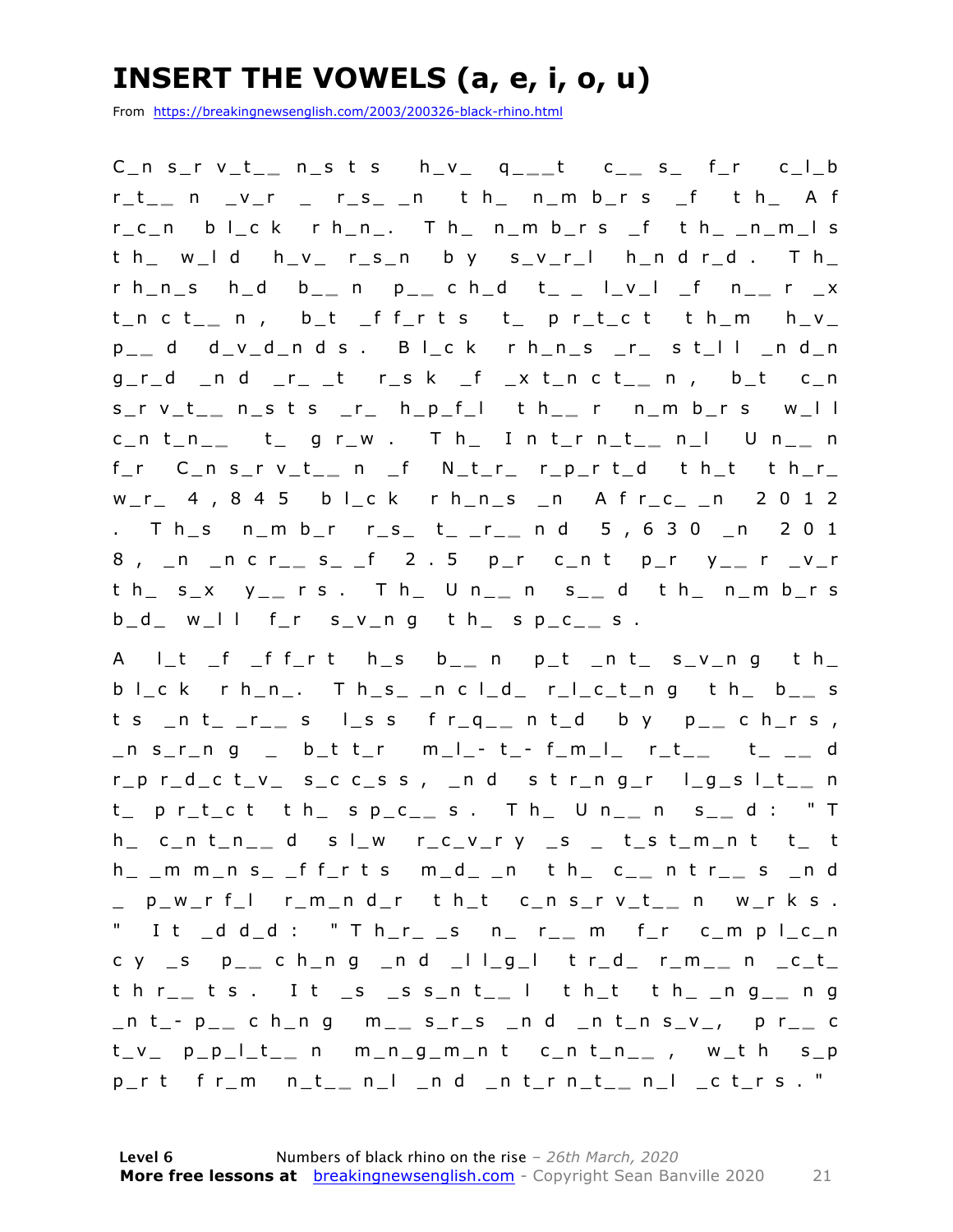#### **PUNCTUATE THE TEXT AND ADD CAPITALS**

From https://breakingnewsenglish.com/2003/200326-black-rhino.html

conservationists have quiet cause for celebration over a rise in the numbers of the african black rhino the numbers of the animals in the wild have risen by several hundred the rhinos had been poached to a level of near extinction but efforts to protect them have paid dividends black rhinos are still endangered and are at risk of extinction but conservationists are hopeful their numbers will continue to grow the international union for conservation of nature reported that there were 4845 black rhinos in africa in 2012 this number rose to around 5630 in 2018 an increase of 25 per cent per year over the six years the union said the numbers bode well for saving the species

a lot of effort has been put into saving the black rhino these include relocating the beasts into areas less frequented by poachers ensuring a better maletofemale ratio to aid reproductive success and stronger legislation to protect the species the union said the continued slow recovery is a testament to the immense efforts made in the countries and a powerful reminder that conservation works it added there is no room for complacency as poaching and illegal trade remain acute threats it is essential that the ongoing antipoaching measures and intensive proactive population management continue with support from national and international actors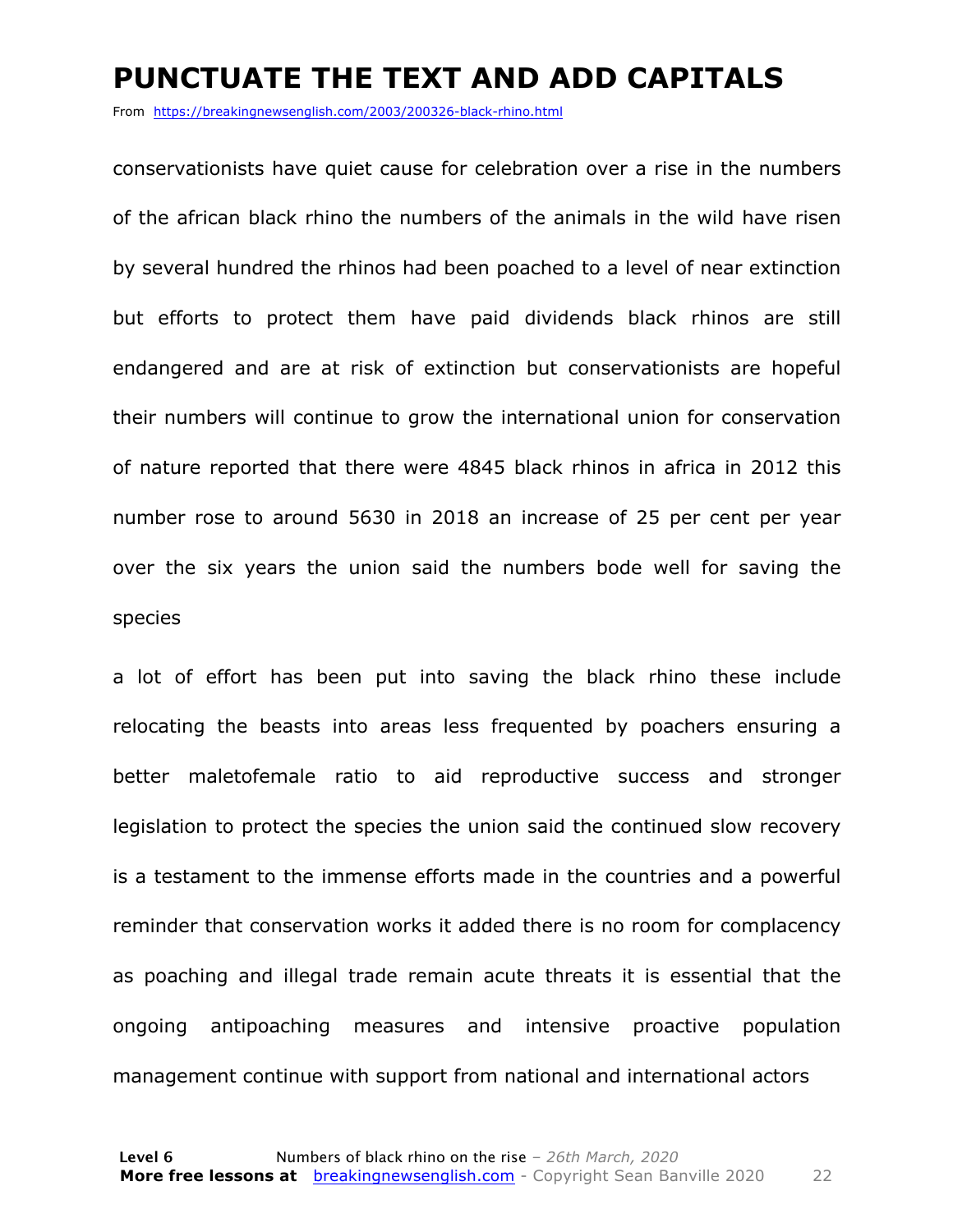### **PUT A SLASH ( / ) WHERE THE SPACES ARE**

From https://breakingnewsenglish.com/2003/200326-black-rhino.html

Conservationistshavequietcauseforcelebrationoverariseinthenumb ersoftheAfricanblackrhino.Thenumbersoftheanimalsinthewildhaver isenbyseveralhundred.Therhinoshadbeenpoachedtoalevelofnearex tinction,buteffortstoprotectthemhavepaiddividends.Blackrhinosare stillendangeredandareatriskofextinction,butconservationistsareho pefultheirnumberswillcontinuetogrow.TheInternationalUnionforCo nservationofNaturereportedthattherewere4,845blackrhinosinAfrica in2012.Thisnumberrosetoaround5,630in2018,anincreaseof2.5perc entperyearoverthesixyears.TheUnionsaidthenumbersbodewellfors avingthespecies.Alotofefforthasbeenputintosavingtheblackrhino.Th eseincluderelocatingthebeastsintoareaslessfrequentedbypoachers, ensuringabettermale-to-femaleratiotoaidreproductivesuccess,ands trongerlegislationtoprotectthespecies.TheUnionsaid:"Thecontinued slowrecoveryisatestamenttotheimmenseeffortsmadeinthecountrie sandapowerfulreminderthatconservationworks."Itadded:"Thereisn oroomforcomplacencyaspoachingandillegaltraderemainacutethreat s.Itisessentialthattheongoinganti-poachingmeasuresandintensive, proactivepopulationmanagementcontinue,withsupportfromnationa landinternationalactors."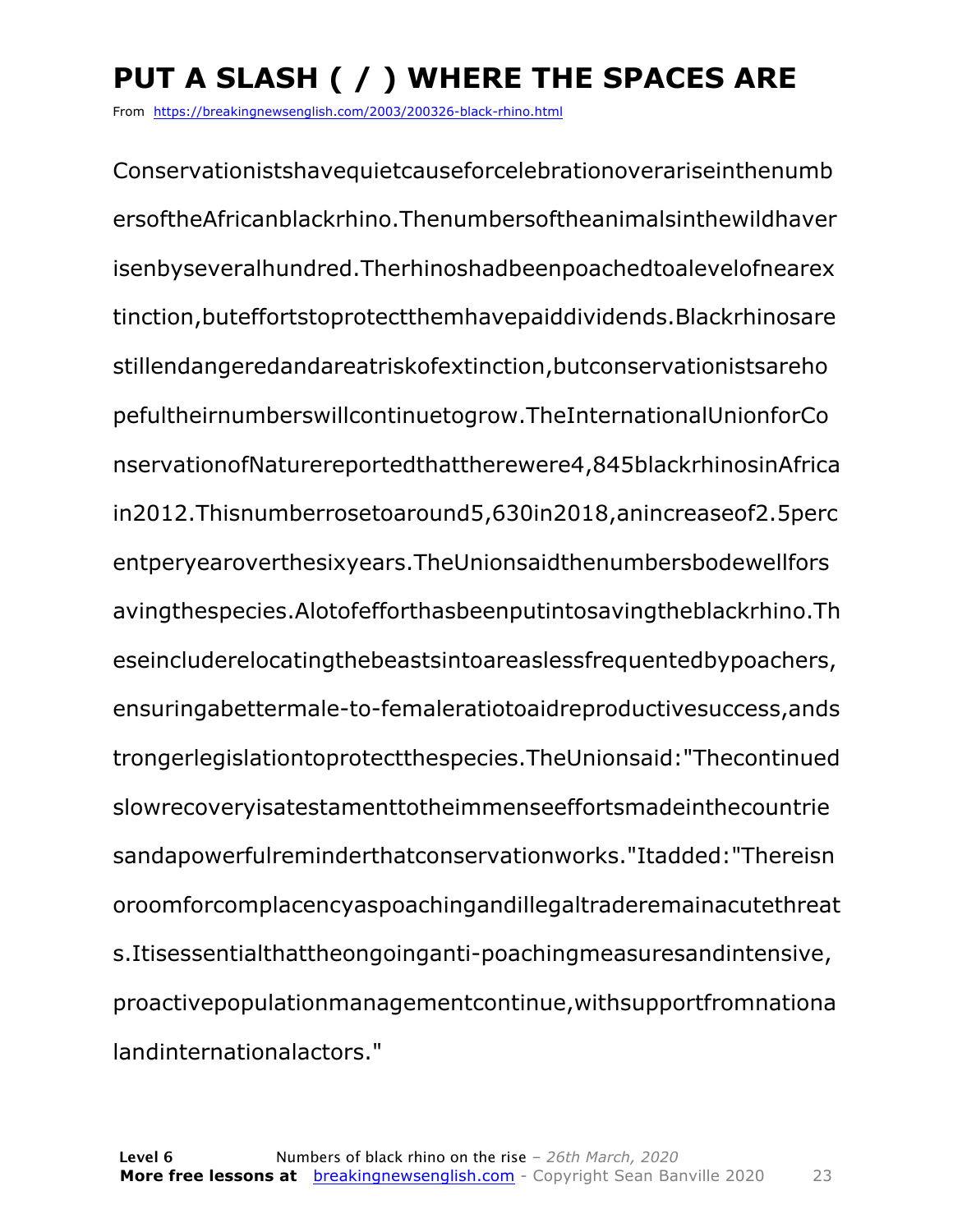### **FREE WRITING**

From https://breakingnewsenglish.com/2003/200326-black-rhino.html

Write about rhinos for 10 minutes. Comment on your partner's paper.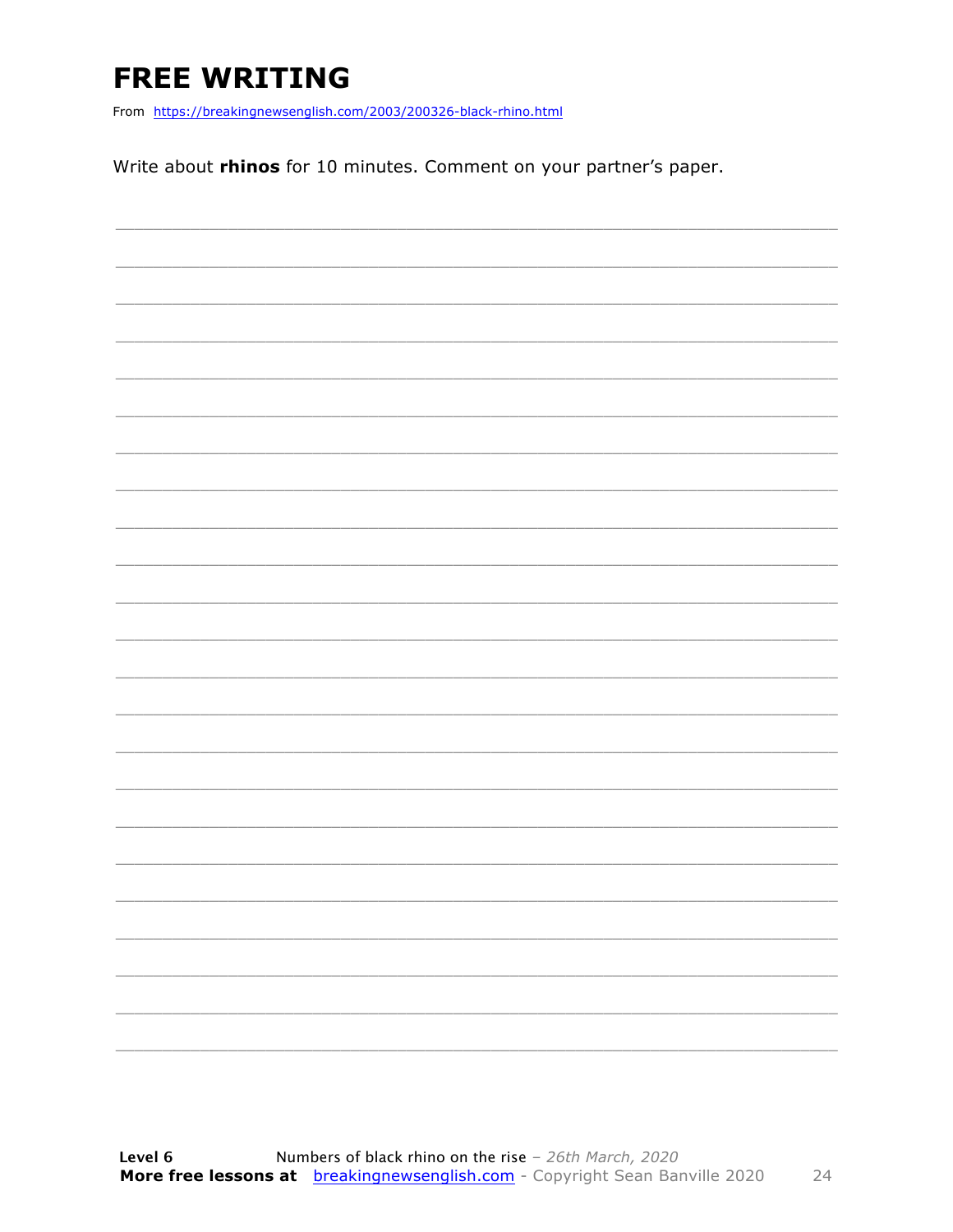### **ACADEMIC WRITING**

From https://breakingnewsenglish.com/2003/200326-black-rhino.html

Poachers should get huge fines and lengthy prison sentences. Discuss.

| ۰ |
|---|
|   |
|   |
|   |
|   |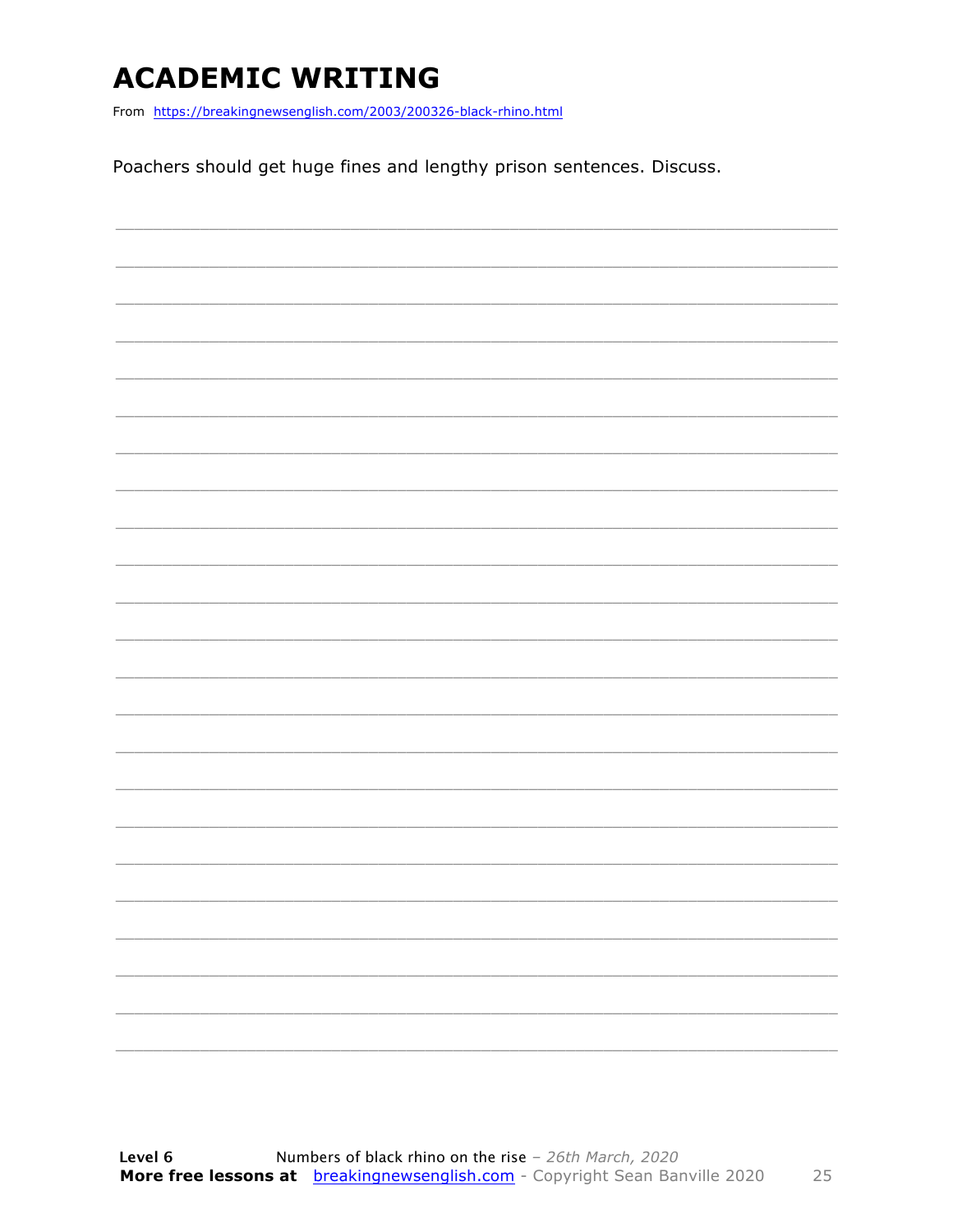#### **HOMEWORK**

**1. VOCABULARY EXTENSION:** Choose several of the words from the text. Use a dictionary or Google's search field (or another search engine) to build up more associations / collocations of each word.

**2. INTERNET:** Search the Internet and find out more about this news story. Share what you discover with your partner(s) in the next lesson.

**3. RHINOS:** Make a poster about rhinos. Show your work to your classmates in the next lesson. Did you all have similar things?

**4. CONSERVATION:** Write a magazine article about governments spending double the amount of money on conservation efforts. Include imaginary interviews with people who are for and against this.

Read what you wrote to your classmates in the next lesson. Write down any new words and expressions you hear from your partner(s).

**5. WHAT HAPPENED NEXT?** Write a newspaper article about the next stage in this news story. Read what you wrote to your classmates in the next lesson. Give each other feedback on your articles.

**6. LETTER:** Write a letter to an expert on rhinos. Ask him/her three questions about them. Give him/her three of your ideas on how to better protect rhinos. Read your letter to your partner(s) in your next lesson. Your partner(s) will answer your questions.